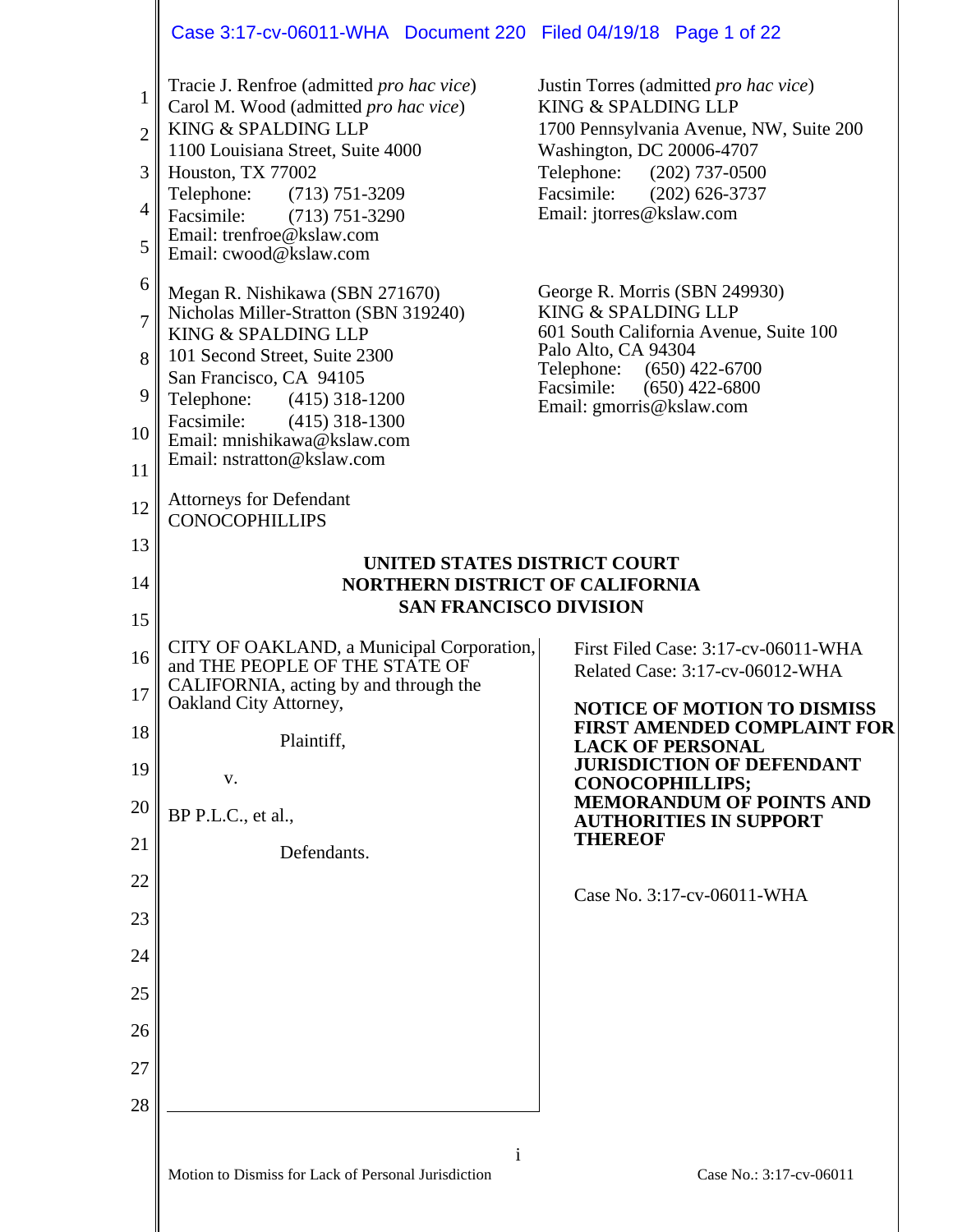ii Motion to Dismiss for Lack of Personal Jurisdiction Case No.: 3:17-cv-06011 1 2 3 4 5 6 7 8 9 10 11 12 13 14 15 16 17 18 19 20 21 22 23 24 25 26 27 28 CITY AND COUNTY OF SAN FRANCISCO, a Municipal Corporation, and THE PEOPLE OF THE STATE OF CALIFORNIA, acting by and through the San Francisco City Attorney DENNIS J. HERRERA, Plaintiff, v. BP P.L.C., et al., Defendants. Case No. 3:17-cv-6012-WHA Date: May 24, 2018 Time: 8:00 a.m. Location: Courtroom 12, 19th Floor The Honorable William H. Alsup **NOTICE OF MOTION AND MOTION TO DISMISS TO THE CLERK OF THE COURT AND TO ALL PARTIES AND THEIR ATTORNEYS OF RECORD: PLEASE TAKE NOTICE THAT**, on May 24, 2018 at 8:00 a.m., in the United States District Court, Northern District of California, San Francisco Courthouse, Courtroom 12, 19th Floor, 450 Golden Gate Avenue, San Francisco, CA 94102, before the Honorable William Alsup, Defendant ConocoPhillips will and hereby does move this Court to dismiss these related actions for lack of personal jurisdiction. The motion will be made on the grounds that this forum cannot exercise personal jurisdiction over ConocoPhillips, which is a Delaware company headquartered in Houston, Texas and does not have the requisite minimum contacts with the State of California. This Motion to Dismiss is based upon this Notice, the attached Memorandum of Points and Authorities, the First Amended Complaints, and all records and pleadings as may be presented at or before the hearing on this motion. DATED: April 19, 2018 KING & SPALDING LLP By: /s/ *George Morris* GEORGE MORRIS Attorney for Defendant ConocoPhillips Case 3:17-cv-06011-WHA Document 220 Filed 04/19/18 Page 2 of 22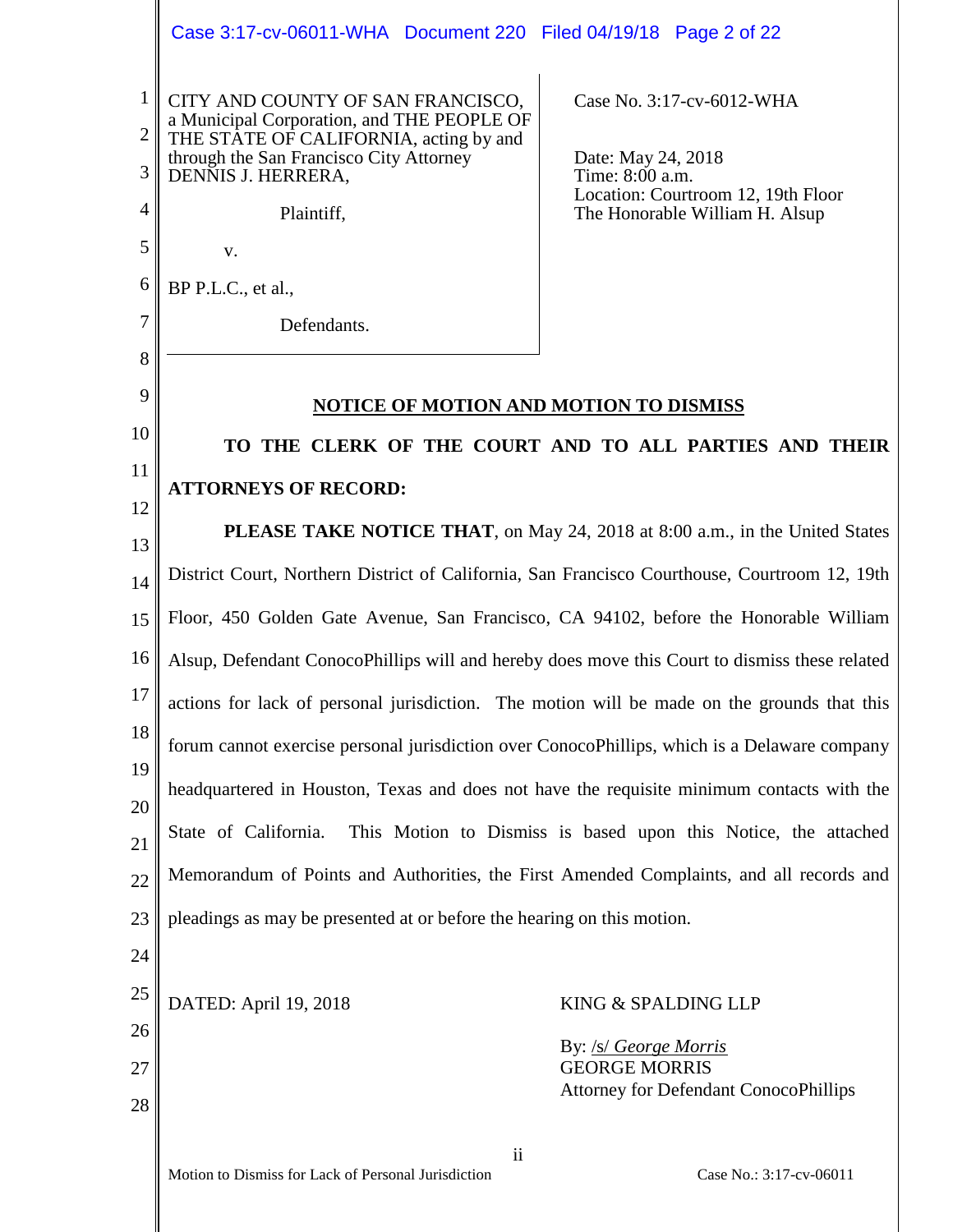|                |                | Case 3:17-cv-06011-WHA  Document 220  Filed 04/19/18  Page 3 of 22                                                       |
|----------------|----------------|--------------------------------------------------------------------------------------------------------------------------|
| $\mathbf{1}$   |                | <b>TABLE OF CONTENTS</b>                                                                                                 |
| $\overline{2}$ |                |                                                                                                                          |
| 3              |                |                                                                                                                          |
| 4              |                |                                                                                                                          |
| 5              |                |                                                                                                                          |
| 6              | $\mathbf{I}$ . | The Court Cannot Exercise General Jurisdiction Over ConocoPhillips4                                                      |
| 7              | Π.             | This Court May Not Exercise Specific Jurisdiction Over ConocoPhillips5                                                   |
| 8<br>9         |                | ConocoPhillips Did Not Purposefully Direct Any Activities Into<br>A.                                                     |
| 10             |                | Plaintiff's Claim Does Not Arise Out Of Or Relate to<br><b>B.</b><br>ConocoPhillips' Alleged Contacts With the Forum. 10 |
| 11             |                | The Exercise of Specific Jurisdiction Over ConocoPhillips Here Is<br>C.                                                  |
| 12             |                |                                                                                                                          |
| 13             |                |                                                                                                                          |
| 14             |                |                                                                                                                          |
| 15             |                |                                                                                                                          |
| 16             |                |                                                                                                                          |
| 17             |                |                                                                                                                          |
| 18             |                |                                                                                                                          |
| 19             |                |                                                                                                                          |
| 20             |                |                                                                                                                          |
| 21             |                |                                                                                                                          |
| 22             |                |                                                                                                                          |
| 23             |                |                                                                                                                          |
| 24             |                |                                                                                                                          |
| 25             |                |                                                                                                                          |
| 26             |                |                                                                                                                          |
| 27             |                |                                                                                                                          |
| 28             |                |                                                                                                                          |
|                |                | iii<br>Motion to Dismiss for Lack of Personal Jurisdiction<br>Case No.: 3:17-cv-06011                                    |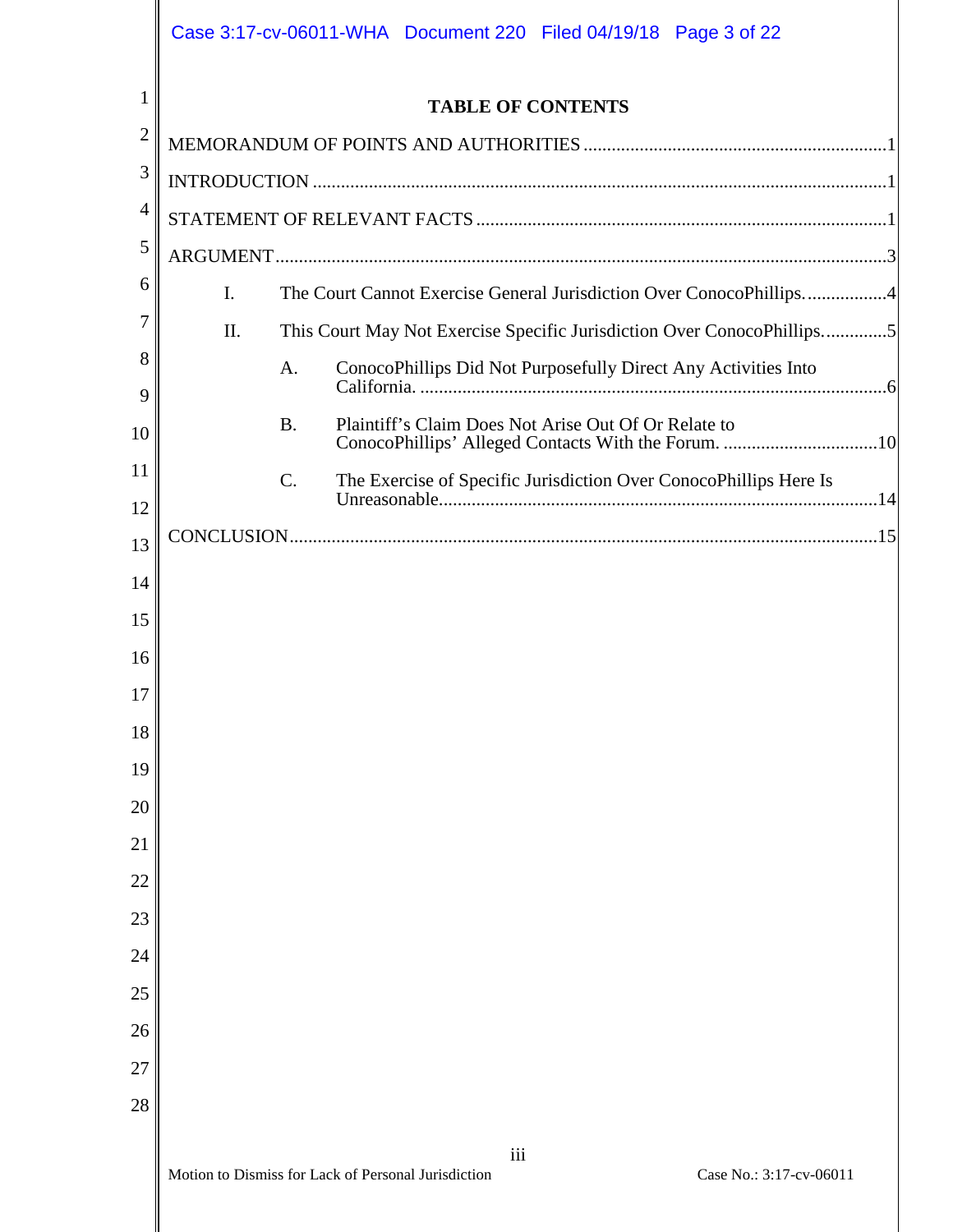|          | Case 3:17-cv-06011-WHA Document 220 Filed 04/19/18 Page 4 of 22                |
|----------|--------------------------------------------------------------------------------|
| 1<br>2   | <b>TABLE OF AUTHORITIES</b>                                                    |
| 3        | Page(s)                                                                        |
|          | <b>Cases</b>                                                                   |
| 4        | AM Tr. v. UBS AG,                                                              |
| 5        | 78 F. Supp. 3d 977 (N.D. Cal. 2015), aff'd, 681 F. App'x 587 (9th Cir. 2017) 4 |
| 6<br>7   | Asahi Metal Industry Co. v. Super. Ct. of Solano Cnty.,                        |
| 8        | Axiom Foods, Inc. v. Acerchem Int'l, Inc.,                                     |
| 9<br>10  | Ballard v. Savage,                                                             |
| 11<br>12 | Bancroft & Masters, Inc. v. Augusta National, Inc.,                            |
| 13<br>14 | Bristol-Myers Squibb Co. v. Super. Ct. of Cal., S.F. Cnty.,                    |
| 15       | Bui v. Golden Biotechnology Corp.,                                             |
| 16<br>17 | Burger King Corp. v. Rudzewicz,                                                |
| 18       | Core-Vent Corp. v. Nobel Industries AB,                                        |
| 19<br>20 | Cybersell, Inc. v. Cybersell, Inc.,                                            |
| 21<br>22 | Daimler AG v. Bauman,                                                          |
| 23       | Data Disc, Inc. v. Sys. Tech. Assocs., Inc.,                                   |
| 24<br>25 | Doe v. American Nat'l Red Cross,                                               |
| 26<br>27 | Doe v. Unocal Corp.,                                                           |
| 28       | Dole Food Co. v. Watts,                                                        |
|          | iv                                                                             |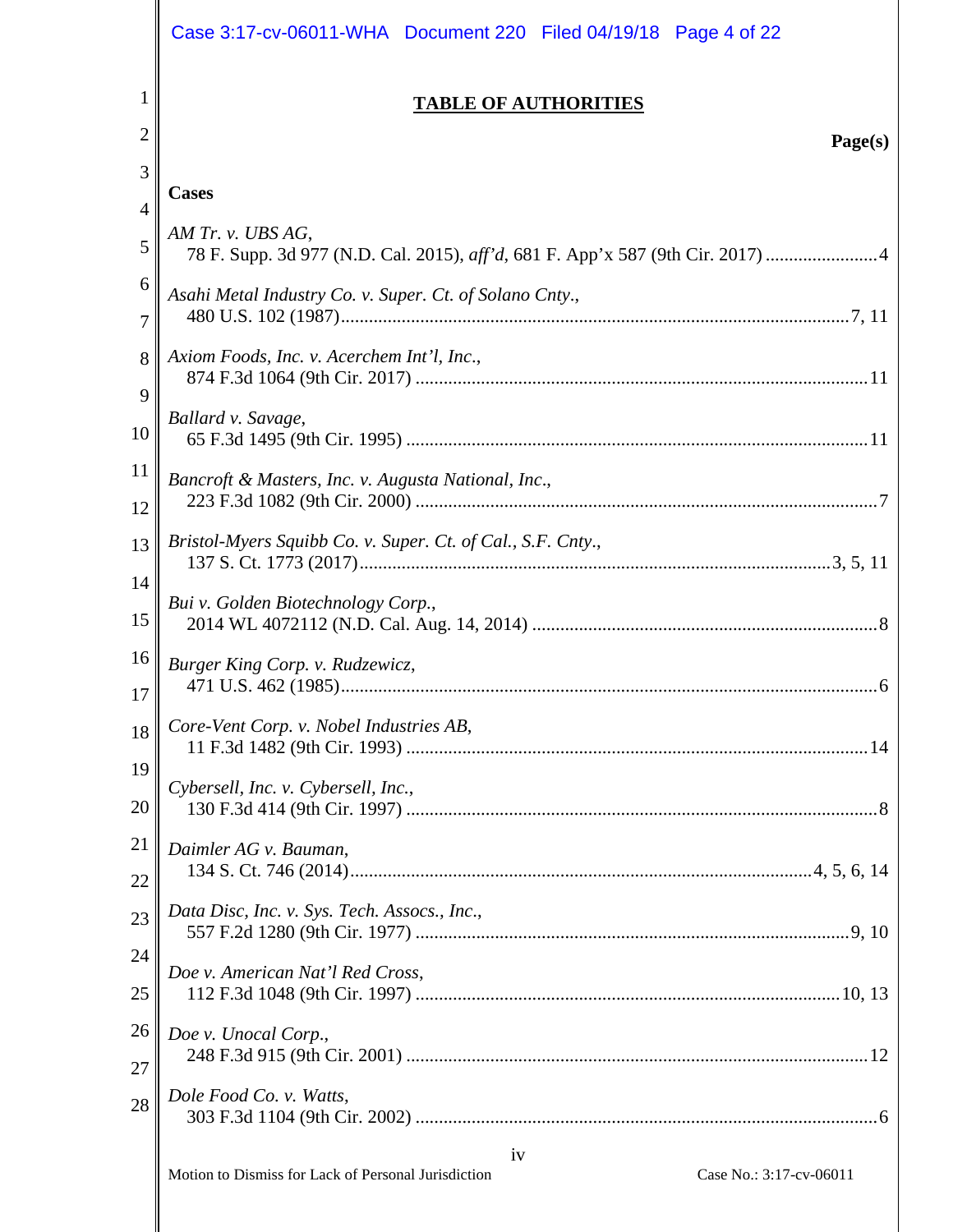|                     | Case 3:17-cv-06011-WHA  Document 220  Filed 04/19/18  Page 5 of 22                  |
|---------------------|-------------------------------------------------------------------------------------|
| $\mathbf{1}$        | Goodyear Dunlop Tires Operations, S.A. v. Brown,                                    |
| $\overline{2}$<br>3 | Harris Rutsky & Co. Ins. Servs., Inc. v. Bell & Clements Ltd.,                      |
| $\overline{4}$<br>5 | In re Nexus 6P Prod. Liab. Litig.,                                                  |
| 6                   | Int'l Shoe Co. v. Wash.,                                                            |
| 7<br>8              | Lovesy v. Armed Forces Benefit Ass'n,                                               |
| 9                   | Martinez v. Aero Caribbean,                                                         |
| 10<br>11            | Mavrix Photo, Inc. v. Brand Techs., Inc.,                                           |
| 12<br>13            | Naiman v. TranzVia LLC,                                                             |
| 14                  | Pebble Beach Co. v. Caddy,                                                          |
| 15<br>16            | Perkins v. Benguet Consol. Mining Co.,                                              |
| 18                  | $17 \parallel$ Schwarzenegger v. Fred Martin Motor Co.,                             |
| 19                  | Sinatra v. Nat'l Enquirer, Inc.,                                                    |
| 20<br>21            | Terracom v. Valley Nat'l Bank,                                                      |
| 22<br>23            | Walden v. Fiore,                                                                    |
| 24                  | Williams v. Yamaha Motor Co. Ltd.,                                                  |
| 25                  | <b>Rules</b>                                                                        |
| 26<br>27            |                                                                                     |
| 28                  |                                                                                     |
|                     | V<br>Motion to Dismiss for Lack of Personal Iurisdiction<br>$Case No.3.17-cy-06011$ |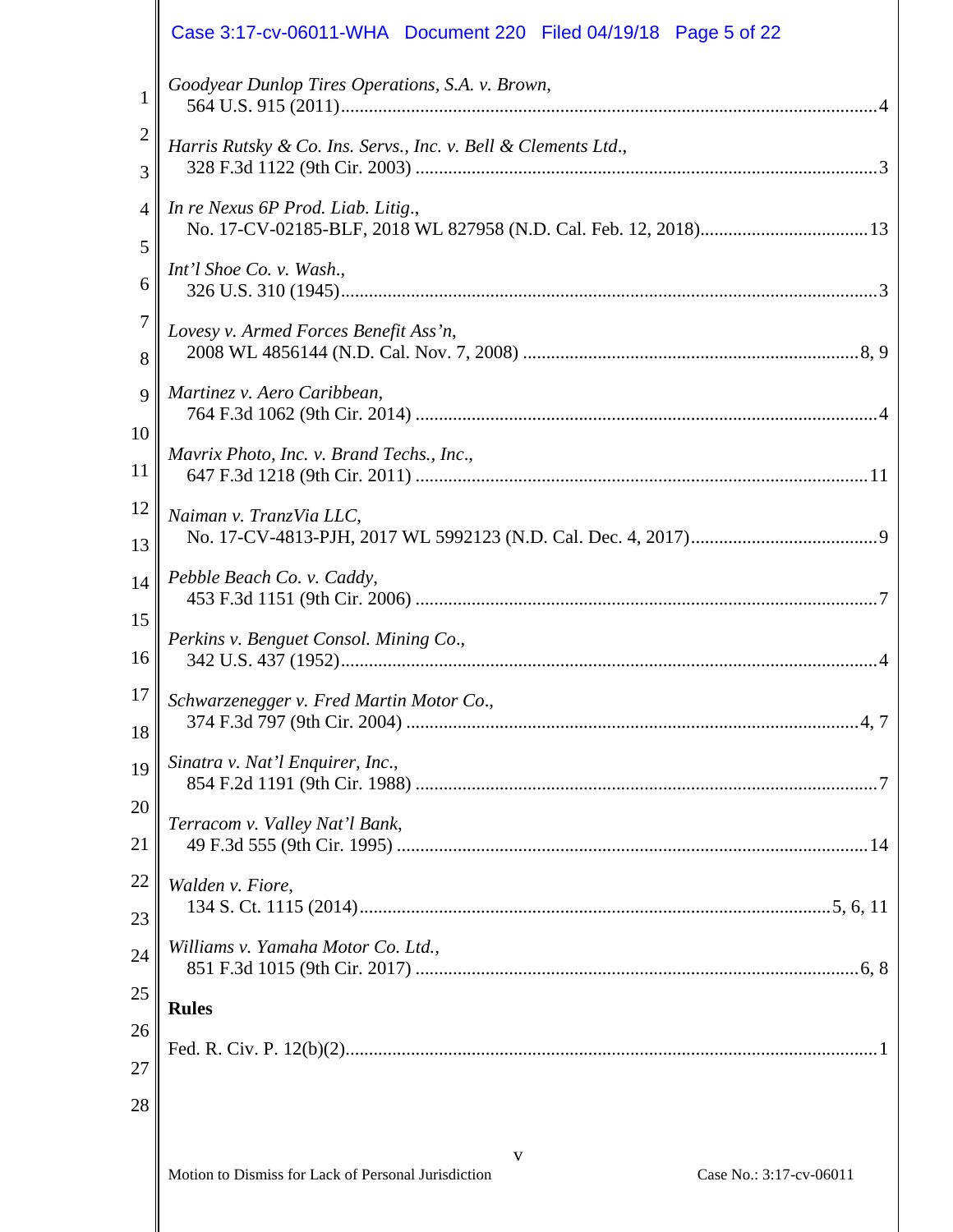## **MEMORANDUM OF POINTS AND AUTHORITIES**

Defendant ConocoPhillips respectfully submits this motion to dismiss the First Amended Complaints for lack of personal jurisdiction pursuant to Fed. R. Civ. P. 12(b)(2).

## **INTRODUCTION**

6 7 8 9 10 11 12 13 14 15 16 17 18 19 20 21 22 23 24 The People of the State of California and the city of Oakland and city and county of San Francisco (together, "Plaintiff") have brought claims for public nuisance against five oil and gas companies, including ConocoPhillips. Plaintiff's claims and allegations will be subject to extensive briefing on the merits. But Defendant ConocoPhillips must separately be dismissed from this action because this Court cannot exercise personal jurisdiction over it. ConocoPhillips is a Delaware company headquartered in Houston, Texas and has no operations in California, maintains no offices or employees there, and has no assets in the State. More to the point, ConocoPhillips has no oil and gas exploration, production, or marketing operations *anywhere*: it is solely a holding company with a single subsidiary (ConocoPhillips Company). This is an insufficient basis on which to exercise either general or specific jurisdiction over a foreign defendant with no systematic or continuous operations in the forum state. The forum contacts of ConocoPhillips' direct and indirect subsidiaries cannot be attributed to the parent company; Plaintiff's allegations of "control" over these subsidiaries are conclusory, without an identifiable basis, entirely devoid of specific factual detail, and directly contradicted by a sworn declaration. Even if these contacts could be attributed to ConocoPhillips, Plaintiff's claims do not arise from any substantial, forum-related activity. Plaintiff's allegations fail as a matter of law, and ConocoPhillips' motion to dismiss must be granted.

25

26

27

28

1

2

3

4

5

#### **STATEMENT OF RELEVANT FACTS**

1 Motion to Dismiss for Lack of Personal Jurisdiction Case No.: 3:17-cv-06011 Defendant ConocoPhillips is a corporation organized under Delaware law, with its principal place of business in Houston, Texas. Declaration of Christopher J. Dodson (hereinafter, "Dodson Decl.") ¶ 2; Oak. First Amended Complaint ("FAC") ¶ 22; SF FAC ¶ 22.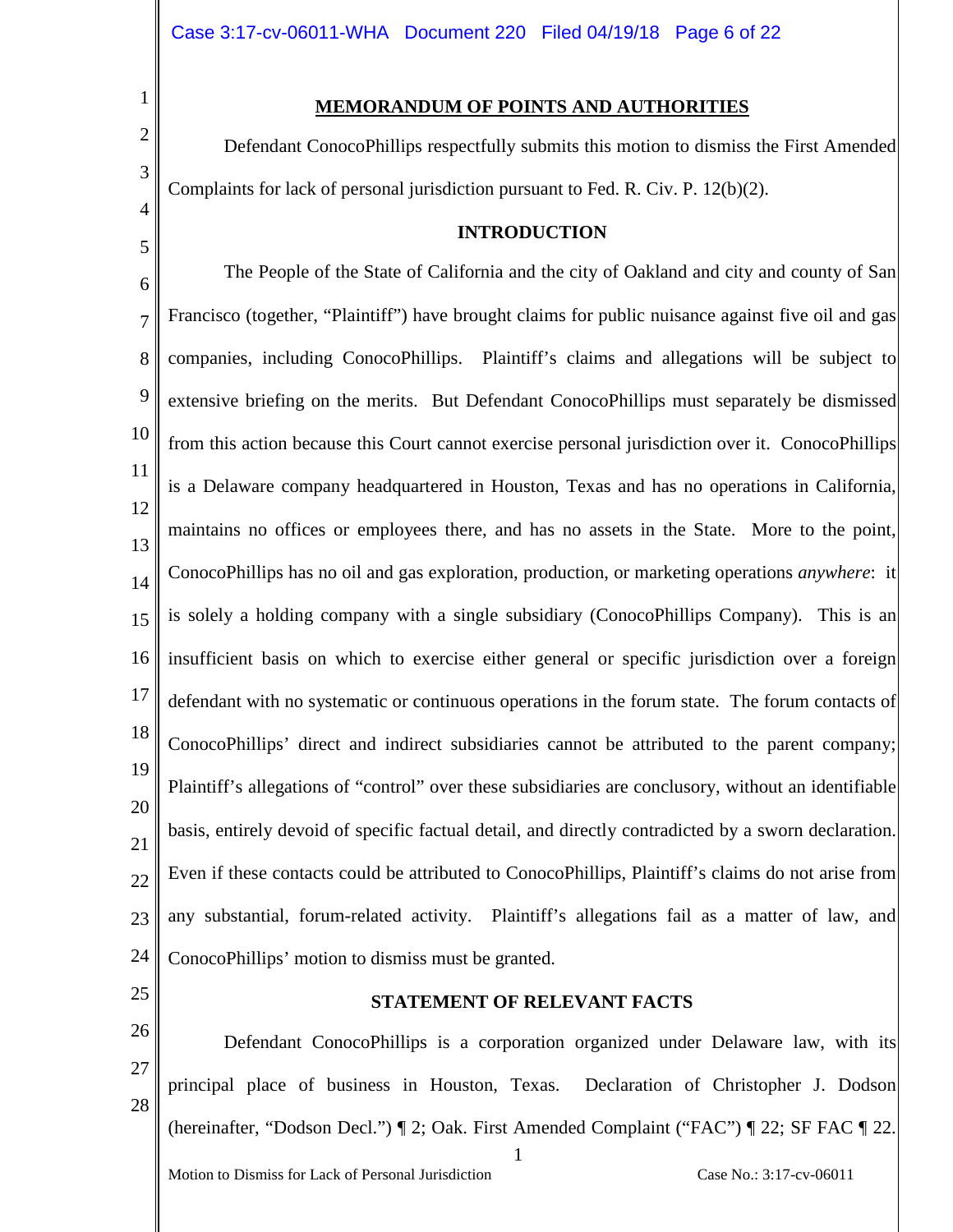## Case 3:17-cv-06011-WHA Document 220 Filed 04/19/18 Page 7 of 22

1 2 3 4 5 6 7 8 9 10 ConocoPhillips operates as a holding company and does not have any active operations or produce goods or services itself. Dodson Decl. ¶ 3-4. ConocoPhillips does not have any employees based in California. Dodson Decl.  $\P$  10. It has no facilities, operations, or offices in California; no telephone or facsimile listings or mailing addresses in California; and it maintains no books or records in California. Dodson Decl. ¶ 11. ConocoPhillips has no bank accounts or tangible personal or real property in California; has no sales in California; has no California income and has not paid any California income tax. Dodson Decl. ¶ 12. It does not direct any advertising toward California residents, and has not caused oil or natural gas to be shipped into California or sold oil or natural gas products in California. Dodson Decl. ¶¶ 4, 13.

11 12 13 Plaintiff does not allege negligent or intentional acts by ConocoPhillips in California. Instead, ConocoPhillips appears to have been named as a defendant almost entirely because of its subsidiaries' activities. Plaintiff alleges:

14 15

16

17

18

- ConocoPhillips is "responsible for its subsidiaries' past and current production and promotion of fossil fuel products," Oak. FAC ¶ 23; SF FAC ¶ 23;
- ConocoPhillips' subsidiaries do business in California and have registered agents in California, Oak. FAC ¶ 52; SF FAC ¶ 52;
- 19 20 21 22 23 • ConocoPhillips' subsidiaries and their predecessors (allegedly "Tosco Corp." and "Phillips Petroleum") owned and operated refineries in California, though Plaintiff acknowledges that this activity ceased no later than 2012, Oak. FAC ¶ 53; SF FAC ¶ 53;
- 24 25 26 • ConocoPhillips' subsidiaries produce oil in Alaska, ship that oil to California, and "owned and/or operated" port facilities in California in the past (but not currently) for the receipt of oil, Oak. FAC ¶ 54; SF FAC ¶ 54; and

2

27 28

• ConocoPhillips' subsidiaries "previously" operated Conoco-branded gas stations in California, and "upon information and belief ConocoPhillips entered into contracts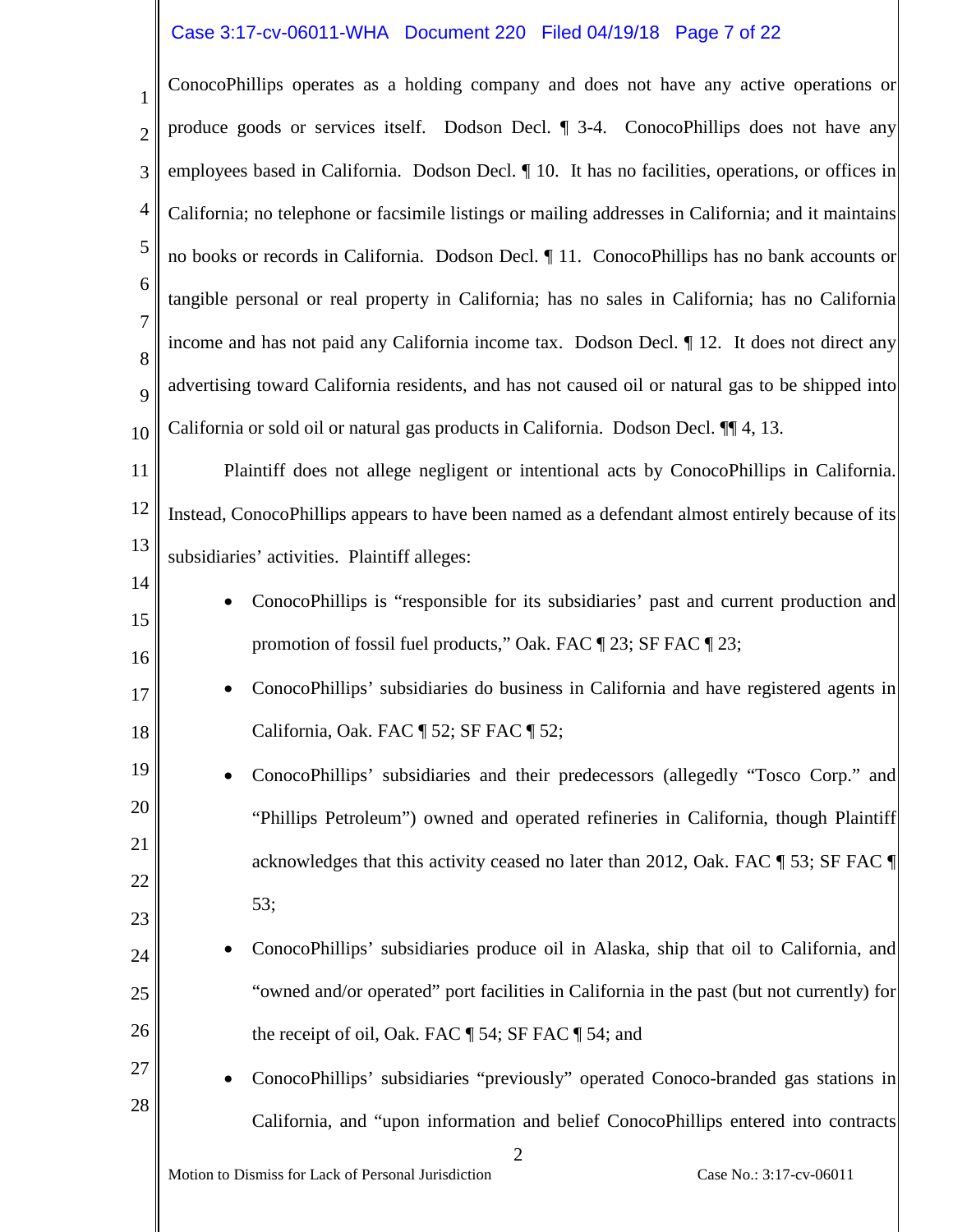# Case 3:17-cv-06011-WHA Document 220 Filed 04/19/18 Page 8 of 22

1

2

3

4

5

6

7

8

16

with operators of Conoco-branded retail stations in California, and/or distributors, which, among other things, required these operators to sell only gasoline with Conoco proprietary additives, and for supply of certain volumes of such gasoline to Conocobranded stations," Oak. FAC ¶ 55; SF FAC ¶ 55.

ConocoPhillips Company has its own management team, offices, and bank accounts; it is separately (and sufficiently) capitalized; and ConocoPhillips follows all corporate formalities and respects the corporate separateness of its direct and indirect subsidiaries. Dodson Decl. ¶¶ 14-15.

9 10 11 12 13 14 15 Tosco Corporation was acquired by Phillips Petroleum Company in 2001. In 2002, Phillips Petroleum Company changed its name to ConocoPhillips Company; this is ConocoPhillips' sole subsidiary. Dodson Decl. ¶ 16. In 2003, Tosco Corporation merged with ConocoPhillips Company, with ConocoPhillips Company as the surviving entity. Dodson Decl. ¶ 17. Neither Phillips Petroleum Company nor any of its successors-in-interest ever merged or otherwise consolidated with ConocoPhillips. Dodson Decl. ¶ 16.

#### **ARGUMENT**

3 17 18 19 20 21 22 23 24 25 26 27 28 Plaintiff bears the burden of proving that minimum contacts exist between ConocoPhillips and California so as to justify an exercise of personal jurisdiction. *See Bristol-Myers Squibb Co. v. Super. Ct. of Cal., S.F. Cnty*., 137 S. Ct. 1773, 1779 (2017); *Harris Rutsky & Co. Ins. Servs., Inc. v. Bell & Clements Ltd*., 328 F.3d 1122, 1128–29 (9th Cir. 2003). The personal-jurisdiction inquiry centers on a defendant's contacts with the forum state and is dictated by due-process concerns. *See Bristol-Myers Squibb*, 137 S. Ct. at 1779. Exercising personal jurisdiction over a nonresident defendant will comport with due process only if the defendant has sufficient "minimum contacts" with the forum state, such that maintaining the suit does not offend "traditional notions of fair play and substantial justice." *Int'l Shoe Co. v. Wash*., 326 U.S. 310, 316 (1945). As this Court is aware, personal jurisdiction comes in two forms: (1) "general jurisdiction," which applies where a defendant's "continuous and systematic" activities

Motion to Dismiss for Lack of Personal Jurisdiction Case No.: 3:17-cv-06011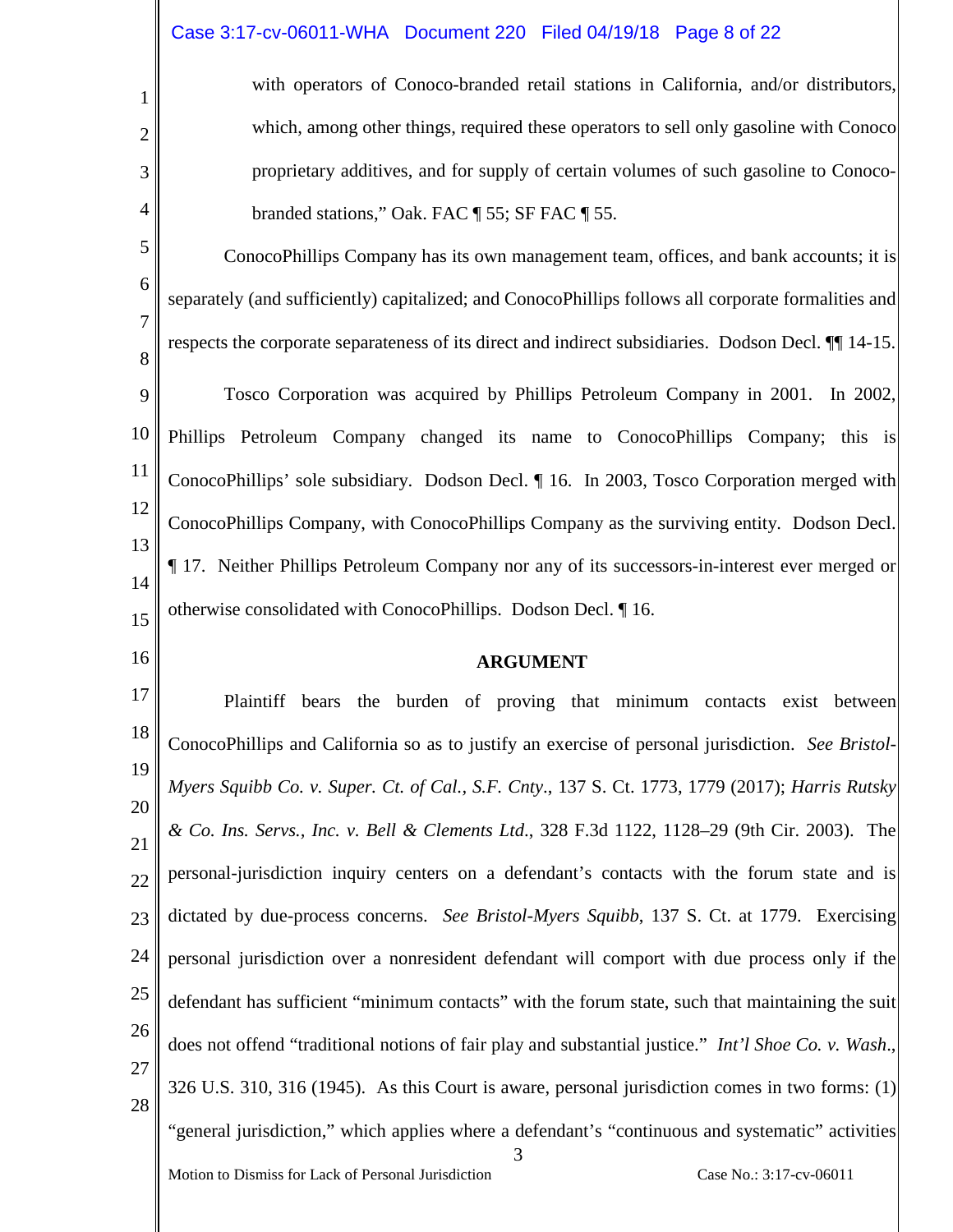# Case 3:17-cv-06011-WHA Document 220 Filed 04/19/18 Page 9 of 22

1 2 3 4 5 make it so "at home" in the forum that a court may adjudicate any claims against that defendant arising from anywhere in the world; and (2) "specific jurisdiction," which allows a court to adjudicate claims arising from the defendant's suit-related contacts with the forum state. *Goodyear Dunlop Tires Operations, S.A. v. Brown*, 564 U.S. 915, 919 (2011). Plaintiff has not met its burden to establish either general or specific jurisdiction over ConocoPhillips.

6 7

# **I. THE COURT CANNOT EXERCISE GENERAL JURISDICTION OVER CONOCOPHILLIPS.**

8 9 10 11 12 13 14 15 16 17 18 19 20 21 Meeting the test for general jurisdiction is "exacting," because a finding of general jurisdiction "permits a defendant to be haled into court in the forum state to answer for any of its activities anywhere in the world." *Schwarzenegger v. Fred Martin Motor Co*., 374 F.3d 797, 801 (9th Cir. 2004). It is only in the "exceptional" case that a company's contacts with a forum would be so continuous and systematic that it could be sued generally in some forum other than its place of incorporation or principal place of business. *Daimler AG v. Bauman*, 134 S. Ct. 746, 762 (2014); *see also AM Tr. v. UBS AG*, 78 F. Supp. 3d 977, 986 (N.D. Cal. 2015), *aff'd*, 681 F. App'x 587 (9th Cir. 2017) ("The only relevant considerations for purposes of determining general jurisdiction are place of incorporation and principal place of business."). Few business activities in the normal course would constitute an "exceptional" circumstance that would alter the straightforward application of the *Daimler* test. *See Martinez v. Aero Caribbean*, 764 F.3d 1062, 1070 (9th Cir. 2014). [1](#page-8-0)

22 23 24 Plaintiff does not even attempt to meet this exacting test. Instead, it readily acknowledges that ConocoPhillips is organized under Delaware law and headquartered in Texas. Oak. FAC  $\parallel$  22; SF FAC  $\parallel$  22. Plaintiff does allege that ConocoPhillips "controls company-wide

- 25
- <span id="page-8-0"></span>26 27 28 <sup>1</sup> The Supreme Court has found such exceptional circumstances only once, in *Perkins v. Benguet Consol. Mining Co*., 342 U.S. 437 (1952). There, the defendant had temporarily relocated its headquarters from the Philippines to Ohio during World War II. *Id*. at 447–48. As a result, the Court concluded that the defendant was "at home" in Ohio. *See Daimler*, 134 S. Ct. at 755–56 (describing the circumstances of *Perkins*).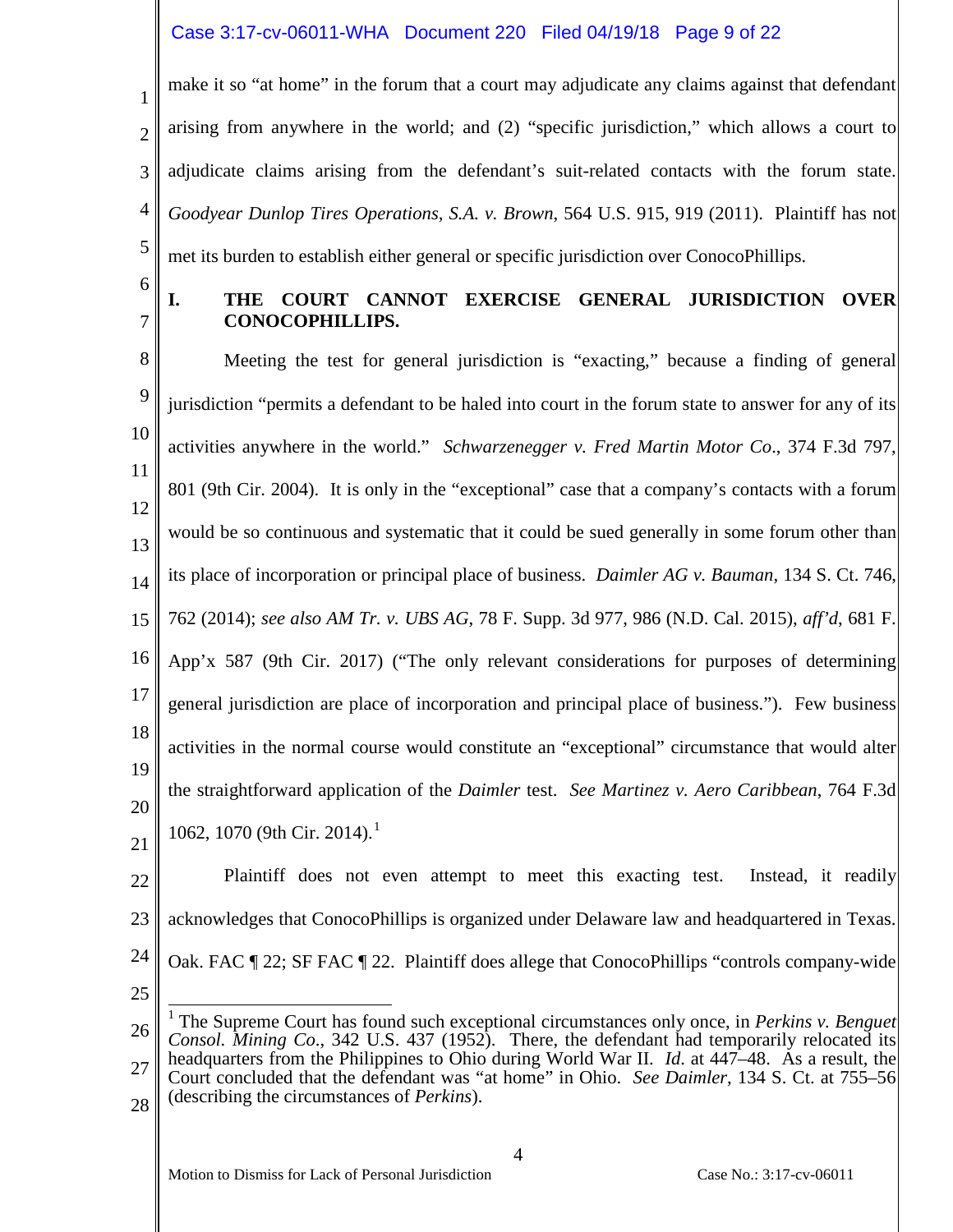## Case 3:17-cv-06011-WHA Document 220 Filed 04/19/18 Page 10 of 22

1 2 3 4 5 6 7 8 9 10 climate change policies and fossil fuel production," including "operations relating to *its subsidiaries'* participation in the process by which fossil fuels . . . are produced, transported, refined, stored, distributed, marketed, and/or sold to consumers," including refining, shipping, and sales activities by subsidiaries within California. Oak. FAC ¶¶ 23, 52-55; SF FAC ¶¶ 23, 52-55 (emphasis added). But even if these control allegations are taken as true (which they should not be, for reasons explained below), merely being the corporate parent of a subsidiary with forum contacts in California cannot confer general jurisdiction over the parent, since "'only a limited set of affiliations with a forum will render a defendant amenable to' general jurisdiction in that State." *Bristol-Myers Squibb*, 137 S. Ct. at 1780 (quoting *Daimler*, 134 S. Ct. at 760).

11 12 13 14 15 16 17 18 19 20 In *Daimler*, the U.S. Supreme Court considered whether a subsidiary's activities within a state could be attributed to its parent, for the purpose of exercising general jurisdiction over the parent. The Court rejected this approach as "unacceptably grasping." *Daimler*, 134 S. Ct. at 760–61. The Court noted that a corporation's place of incorporation or principal place of business—which in this case are Delaware and Texas—constitute "paradigm[atic] all-purpose forums" and "afford plaintiffs recourse to at least one clear and certain forum in which a corporate defendant may be sued on any and all claims." *Id*. at 760. Absent exceptional circumstances, the Court concluded, simply owning a subsidiary that does business in a forum state does not subject a parent to jurisdiction there. *Id*.

21 22 23 Plaintiff has alleged no "exceptional" circumstances, and any claim that ConocoPhillips is subject to general jurisdiction in California must therefore fail.

24

## **II. THIS COURT MAY NOT EXERCISE SPECIFIC JURISDICTION OVER CONOCOPHILLIPS.**

5 Motion to Dismiss for Lack of Personal Jurisdiction Case No.: 3:17-cv-06011 25 26 27 28 Where, as here, a defendant's activities within the state are not so pervasive to justify the exercise of general jurisdiction, "the defendant's suit-related conduct [must] create a substantial connection with the forum State" to support specific jurisdiction. *Walden v. Fiore*, 134 S. Ct. 1115, 1121 (2014). "[S]pecific jurisdiction is confined to adjudication of issues deriving from,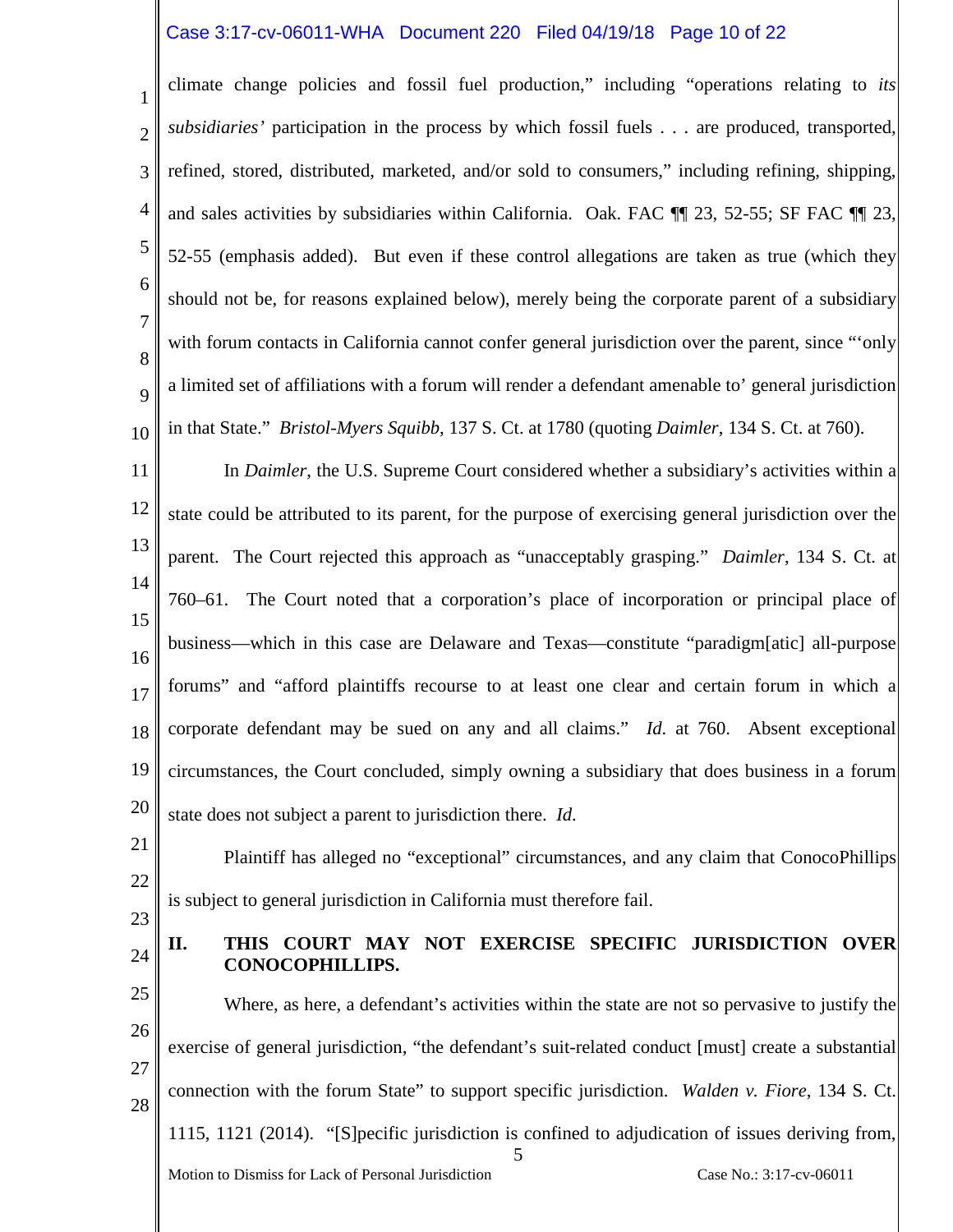## Case 3:17-cv-06011-WHA Document 220 Filed 04/19/18 Page 11 of 22

1 2 3 4 5 6 7 8 9 or connected with, the very controversy that establishes jurisdiction." *Bristol-Myers Squibb*, 137 S. Ct. at 1780 (quoting *Goodyear*, 564 U.S. at 919). The suit itself must "aris[e] out of or relat[e] to the defendant's contacts with the forum." *Id*. (quoting *Daimler*, 134 S. Ct. at 754); *see also Burger King Corp. v. Rudzewicz*, 471 U.S. 462, 475 (1985). In addition, the requisite "minimum contacts" must be "with the forum State itself, not . . . with persons who reside there." *Walden*, 134 S. Ct. at 1122. A defendant may "not be haled into a jurisdiction solely as a result of 'random,' 'fortuitous,' or 'attenuated' contacts, or of the 'unilateral activity of another party or a third person.'" *Burger King*, 471 U.S. at 475 (citation omitted).

10 11 12 13 14 15 16 17 18 19 20 The Ninth Circuit has distilled these requirements into a three-part test: (1) the defendant must "purposefully direct" its activities to the forum or "purposefully avail" itself of the benefits afforded by the forum's laws, (2) the claim must "arise[] out of or relate[] to the defendant's forum-related activities," and (3) "the exercise of jurisdiction [must] comport with fair play and substantial justice, *i.e*., it [is] reasonable." *Williams v. Yamaha Motor Co. Ltd.,* 851 F.3d 1015, 1023 (9th Cir. 2017) (quoting *Dole Food Co. v. Watts*, 303 F.3d 1104, 1111 (9th Cir. 2002)). No part of this test is not satisfied here. Plaintiff does not adequately allege that ConocoPhillips purposefully directed its activities into the forum, or that any California-directed conduct has a substantial connection to Plaintiff's alleged injury or that this Court's exercise of jurisdiction over ConocoPhillips is reasonable.

21

#### **A. ConocoPhillips Did Not Purposefully Direct Any Activities Into California.**

22 23 24 25 26 27 28 Plaintiff does not satisfy the first prong of the Ninth Circuit's three-part test for specific jurisdiction, which requires the defendant to "purposefully direct" its activities to the forum or "purposefully avail" itself of the benefits afforded by the forum's laws." "Purposeful availment" and "purposeful direction" are distinct concepts. Purposeful availment is "most often used in suits sounding in contract" and "typically consists of evidence of the defendant's actions in the forum, such as executing or performing a contract there" by which a defendant "purposefully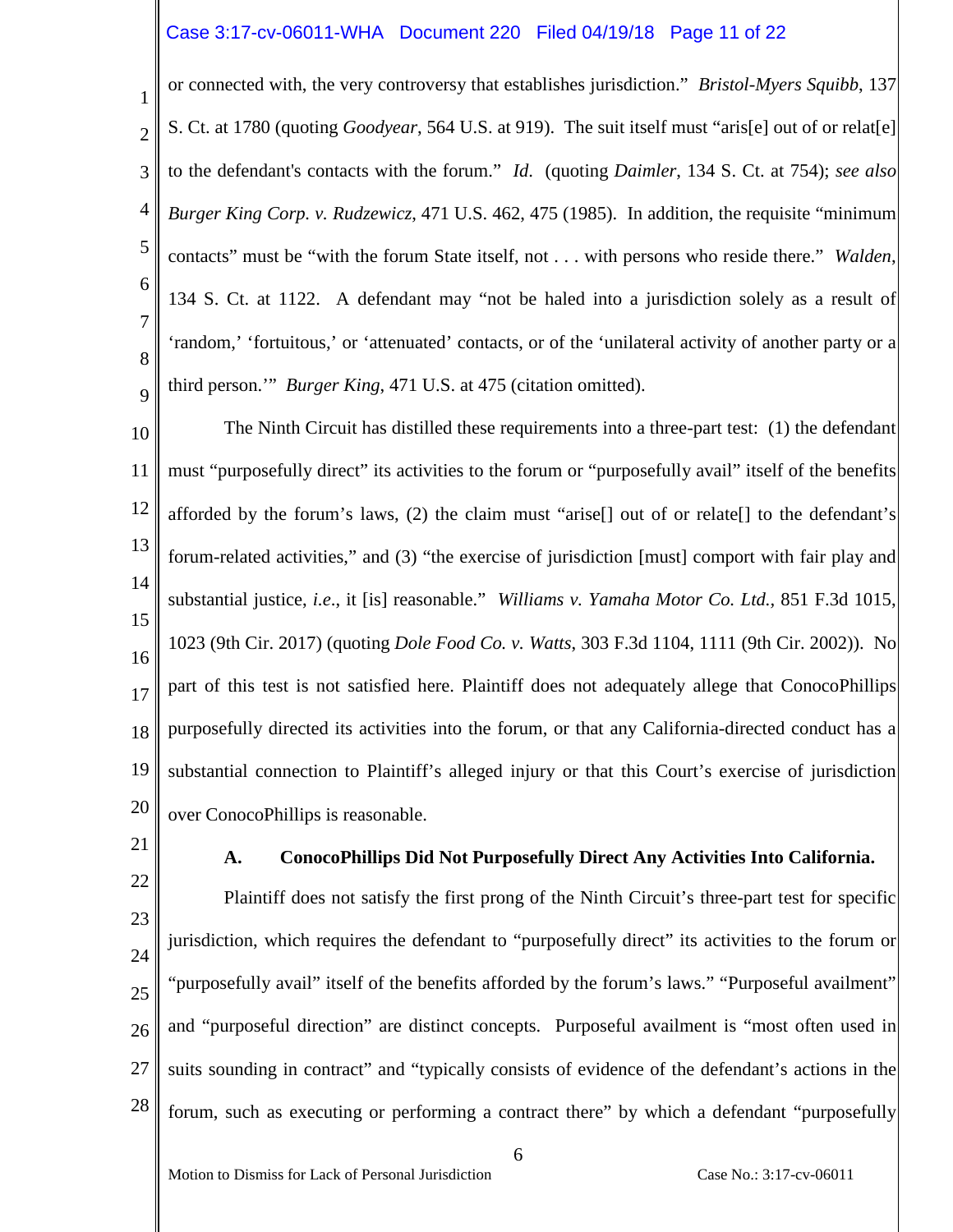## Case 3:17-cv-06011-WHA Document 220 Filed 04/19/18 Page 12 of 22

1 2 3 4 5 6 7 avails itself of the privilege of conducting activities within the forum state, thus invoking the benefits and protections of its laws." *Schwarzenegger*, 374 F.3d at 802 (citations omitted). Plaintiff cannot satisfy this test. The climate change allegations in the First Amended Complaints do not arise from any contract ConocoPhillips entered into from which it received any "benefit, privilege, or protection from California." *Id*. at 803. "[T]he traditional quid pro quo justification for finding purposeful availment thus does not apply." *Id*.

8 9 10 11 12 13 14 15 16 17 18 19 20 21 22 23 24 25 In contrast to "purposeful availment," the "purposeful direction" standard is most often employed in suits sounding in tort. *Schwarzenegger*, 374 F.3d at 802. This showing "usually consists of evidence of the defendant's actions outside the forum state that are directed at the forum." *Id*. at 803. Simply placing a product such as oil or natural gas into a stream of commerce, even with the knowledge that it will be sold and used in California, is not sufficient; rather, there must be "additional conduct" such as "designing the product for the market in the forum State, advertising in the forum State, establishing channels for providing regular advice to customers in the forum State, or marketing the product through a distributor who has agreed to serve as the sales agent in the forum State." *Asahi Metal Industry Co. v. Super. Ct. of Solano Cnty*., 480 U.S. 102, 107 (1987). As the Ninth Circuit has stated, the defendant's conduct must be "expressly aimed" at the forum state for specific jurisdiction to comport with due process. *Pebble Beach Co. v. Caddy*, 453 F.3d 1151, 1156 (9th Cir. 2006); *see also Sinatra v. Nat'l Enquirer, Inc*., 854 F.2d 1191, 1197 (9th Cir. 1988) (tortfeasor may only be sued in California if it intentionally "aims its conduct" at California). Here, ConocoPhillips does not conduct oil and natural gas activities in California and is not the successor-in-interest to any entity that conducted such activities in the State. Dodson Decl. ¶¶ 4-13, 16-17.

26 27 28 Plaintiff cannot show that ConocoPhillips committed any alleged intentional act that was "expressly aimed" at California, because there was no "individualized targeting" of California residents with respect to the conduct at issue. *Bancroft & Masters, Inc. v. Augusta National,*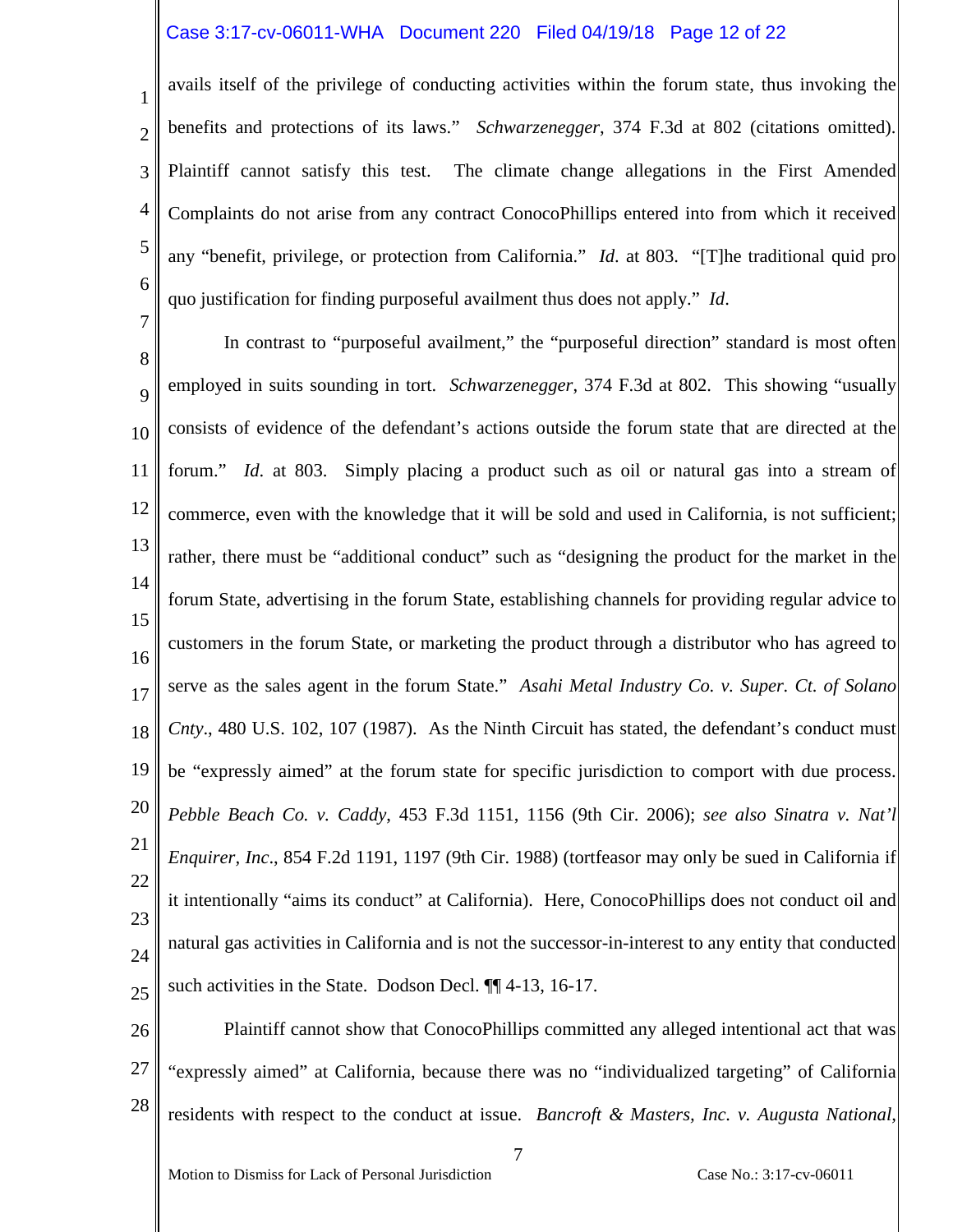## Case 3:17-cv-06011-WHA Document 220 Filed 04/19/18 Page 13 of 22

1 2 3 4 5 6 7 8  $\overline{Q}$ 10 11 12 13 14 15 16 *Inc*., 223 F.3d 1082, 1088 (9th Cir. 2000). The First Amended Complaints contain no allegations that ConocoPhillips directed exploration, production, or sales activities at California; rather, they allege limited contacts between ConocoPhillips' direct and indirect *subsidiaries* and California. Oak. FAC ¶ 35, 52-55; SF FAC ¶ 35, 52-55. Furthermore, Plaintiff concedes that certain activities of ConocoPhillips' direct and indirect subsidiaries in California ceased no later than 2012. Oak. FAC ¶ 53; SF FAC ¶ 53. Those subsidiary-forum contacts are not enough for specific jurisdiction over the parent, since "[i]t is well-established that a parent-subsidiary relationship alone is insufficient to attribute the contacts of the subsidiary to the parent for jurisdictional purposes." *Harris Rutsky*, 328 F.3d at 1134. And while the First Amended Complaints allege general statements made by ConocoPhillips, either directly or through industry associations, there is no allegation that any of these statements were directed specifically towards California or any California resident. *See Cybersell, Inc. v. Cybersell, Inc.*, 130 F.3d 414, 419 (9th Cir. 1997) (posting information on "essentially passive" website not directed towards state's residents not sufficient to establish minimum contacts).

17 18 19 20 21 22 23 24 25 26 27 28 Nor does Plaintiff adequately allege that ConocoPhillips controlled its subsidiaries as agents; Plaintiff's conclusory allegations of control cannot be credited on a motion to dismiss. Whether the "agency" theory of specific jurisdiction survived the Supreme Court's *Daimler* decision has not been definitively settled by the Ninth Circuit. *See Yamaha Motor Co.*, 851 F.3d at 1024 (assuming, without deciding, that "some standard of agency continues to be relevant" to the question of specific jurisdiction, but affirming dismissal for failure to make out a *prima facie* case). At a minimum, to make out an agency case for specific jurisdiction, a plaintiff must adequately allege that "the parent company must have the right to substantially control its subsidiary's activities." *Id.* at 1025. However, the court is not to credit "conclusory legal statement[s] unsupported by any factual assertion regarding . . . control." *Id*. at 1025 n.5; *see also Bui v. Golden Biotechnology Corp.*, 2014 WL 4072112, at \*3 (N.D. Cal. Aug. 14, 2014)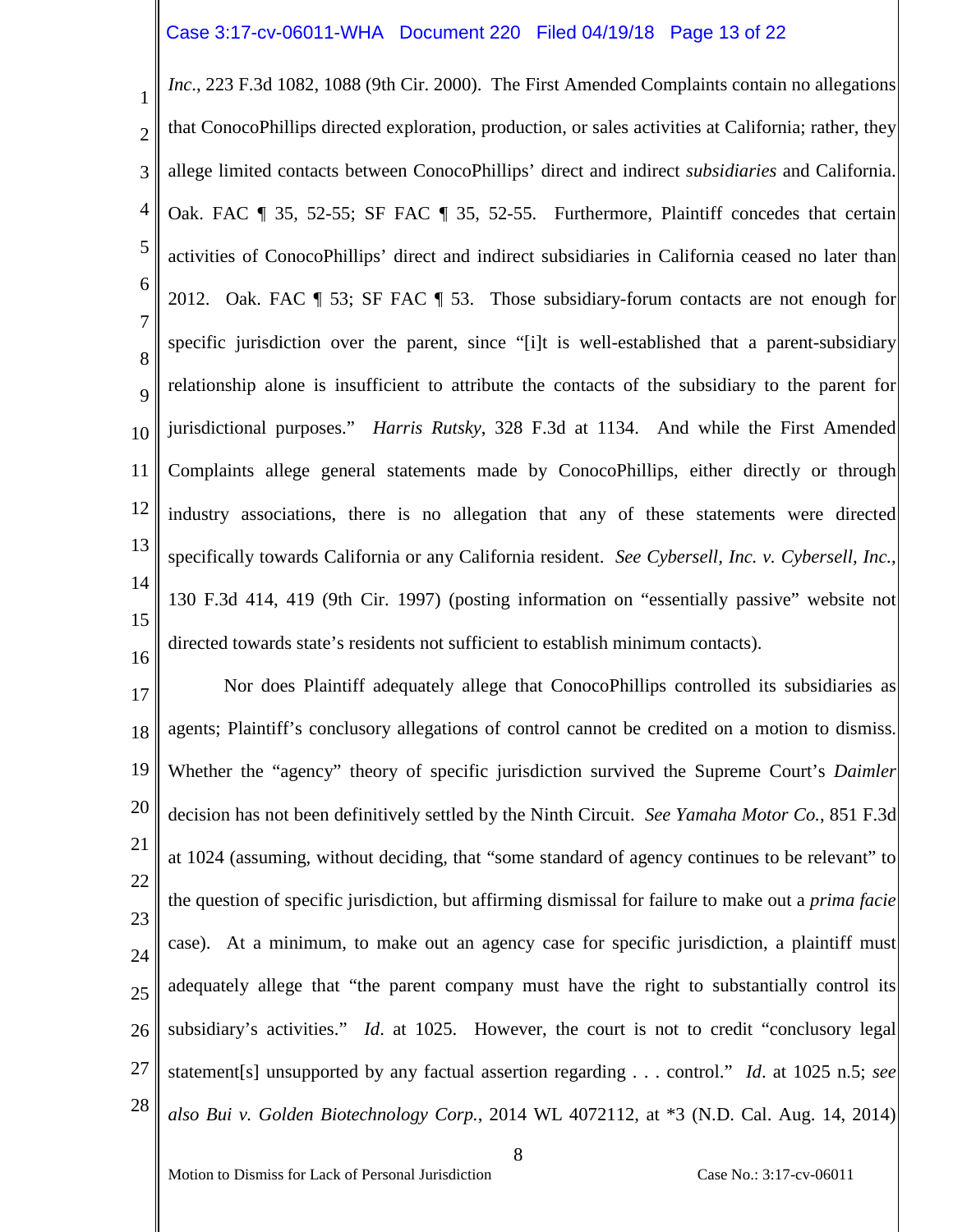# Case 3:17-cv-06011-WHA Document 220 Filed 04/19/18 Page 14 of 22

1 2 3 ("[T]he court need not assume mere conclusory allegations [of control] to be true"); *Lovesy v. Armed Forces Benefit Ass'n*, 2008 WL 4856144, at \*4 (N.D. Cal. Nov. 7, 2008) ("It is not sufficient, at the pleading stage, to make conclusory allegations of control.").

4 5 6 7 8 9 10 11 12 13 14 15 16 17 18 19 20 21 22 23 Plaintiff's conclusory allegations of control amount to little more than bare allegations that ConocoPhillips, acting through employees or agents, "manages, directs, conducts, and/or controls operations" of subsidiaries or "exercises control over company-wide decisions" through means such as "its employees' and/or agents' implementation of policies, procedures, and programs." Oak. FAC ¶ 23; SF FAC ¶ 23. The First Amended Complaints merely repeat, in a rote and conclusory manner, that through "its subsidiaries acting as its agents," ConocoPhillips refined oil in California, shipped oil and natural gas into California, and directed the sale of gas in Conoco-branded gas stations. Oak. FAC ¶¶ 52-55; SF FAC ¶¶ 52-55. But Plaintiff provides no factual detail on which specific operations ConocoPhillips supposedly controlled, of which subsidiary, or how ConocoPhillips exercised that control or through what specific means.<sup>[2](#page-13-0)</sup> And Plaintiff provides no attribution at all for these control allegations. This lack of detail and attribution underscores the conclusory nature of Plaintiff's allegations. *See, e.g*., *Naiman v. TranzVia LLC*, No. 17-CV-4813-PJH, 2017 WL 5992123, at \*11 (N.D. Cal. Dec. 4, 2017) (dismissing allegations of control that lacked "any facts showing how TranzVia did those things or how it knew those things, or what facts the allegations are based on"); *Lovesy*, 2008 WL 4856144 at  $*4$  ("In order to withstand a motion to dismiss, the plaintiff must, at a minimum, se[t] forth some examples of alleged domination.") (quotation omitted). The threadbare nature of

<span id="page-13-0"></span><sup>24</sup> 25 26 27 <sup>2</sup> The First Amended Complaints allege that "[u]pon information and belief, ConocoPhillips entered into contracts with operators of Conoco-branded retail stations in California, and/or distributors, which, among other things, required these operators to sell only gasoline with Conoco proprietary additives, and for supply of certain volumes of such gasoline to Conocobranded stations." Oak. FAC ¶ 55; SF FAC ¶ 55. This allegation is directly contradicted by the Dodson Declaration at ¶¶ 7-8, and thus cannot be credited by the Court. *See Data Disc, Inc. v. Sys. Tech. Assocs., Inc.*, 557 F.2d 1280, 1284 (9th Cir. 1977).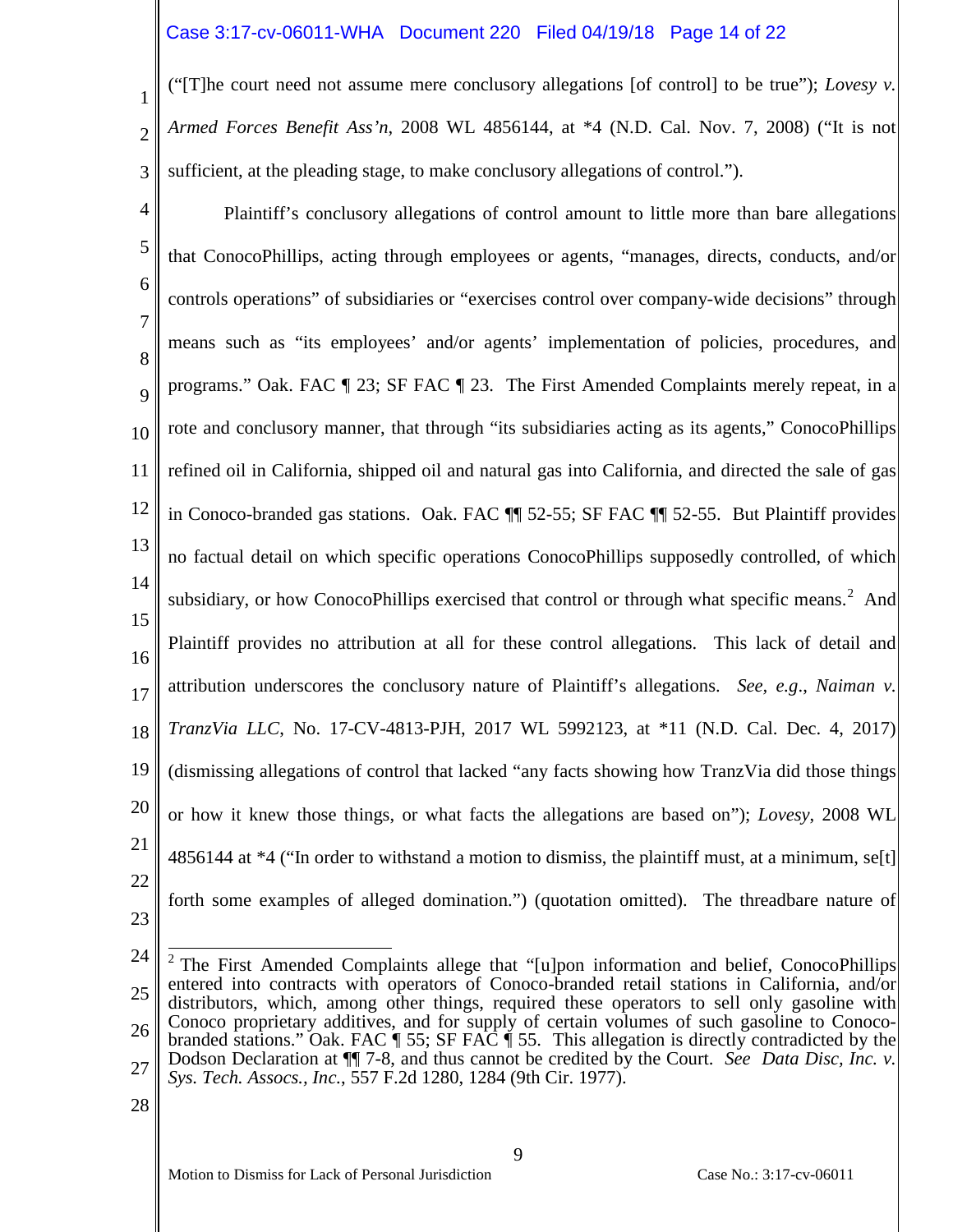## Case 3:17-cv-06011-WHA Document 220 Filed 04/19/18 Page 15 of 22

Plaintiff's allegations of control require dismissal under even the minimum standard stated by the Ninth Circuit in *Yamaha Motor Company*.

3 4 5 6 7 8 9 10 11 12 13 14 Moreover, even to the extent that Plaintiff's allegations rise above the level of conclusory—and they do not—these allegations are contradicted by the Dodson Declaration. Mr. Dodson attests that ConocoPhillips—as a holding company—has no oil and gas operations in California, such that ConocoPhillips could reasonably be expected to be haled into court in California. Dodson Decl. ¶¶ 4-6. ConocoPhillips Company, the sole subsidiary of ConocoPhillips, is separately capitalized from ConocoPhillips. ConocoPhillips Company has its own assets, cash flows, and income, separate from ConocoPhillips. Dodson Decl. ¶ 14. ConocoPhillips follows all corporate formalities and respects the corporate separateness of its direct and indirect subsidiaries. Dodson Decl. ¶ 15. The Court cannot credit allegations directly contradicted by affidavit. *See Data Disc, Inc. v. Sys. Tech. Assocs., Inc*., 557 F.2d 1280, 1284 (9th Cir. 1977).

15

1

2

16

## **B. Plaintiff's Claim Does Not Arise Out Of Or Relate to ConocoPhillips' Alleged Contacts With the Forum.**

17 18 19 20 21 22 23 24 25 26 27 Plaintiff also does not satisfy the second prong of the specific jurisdiction test by showing that, but for ConocoPhillips' California contacts, Plaintiff's claims would not have arisen. *See Doe v. American Nat'l Red Cross*, 112 F.3d 1048, 1051 (9th Cir. 1997). Since ConocoPhillips does not engage in any relevant conduct in California (or any relevant conduct at all, as merely a holding company), ConocoPhillips could not have caused any alleged harm there. Moreover, the subsidiaries' forum contacts cannot be attributed to ConocoPhillips, either on their own or by operation of an "agency" allegation. *See supra* at § II.A. As such, Plaintiff's claims do not "arise out of or relate to the defendant's contacts with the forum." *Bristol-Myers Squibb*, 137 S. Ct. at 1780 (2017) (quoting *Daimler*, 134 S. Ct. at 754).

10 Motion to Dismiss for Lack of Personal Jurisdiction Case No.: 3:17-cv-06011 28 However, even if the forum contacts of ConocoPhillips' subsidiaries were attributed to it (which, under binding law, they should not be), Plaintiff's claims would still fail this prong of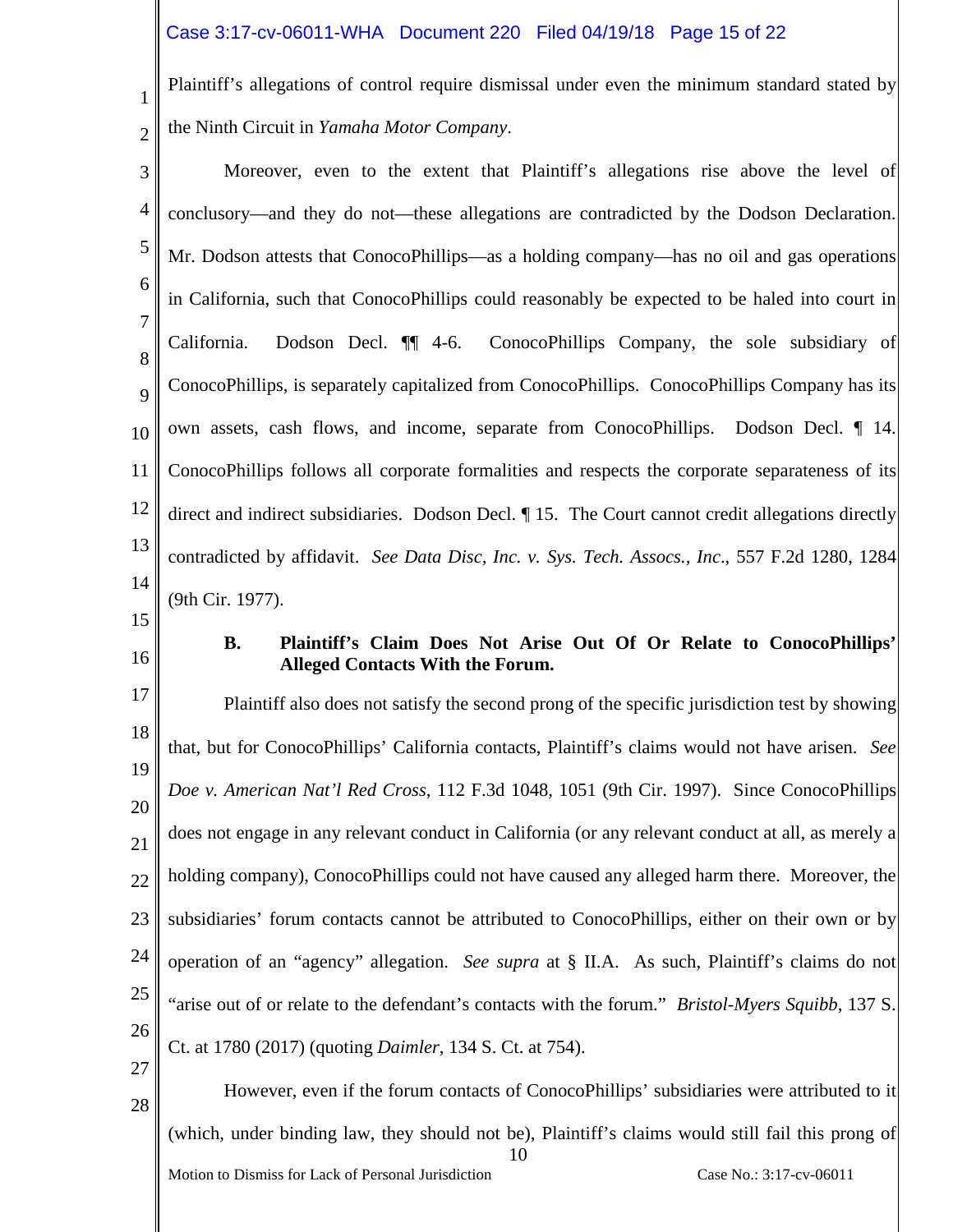## Case 3:17-cv-06011-WHA Document 220 Filed 04/19/18 Page 16 of 22

1 2 3 4 5 6 7 8 9 10 11 12 13 14 15 16 17 18 19 the test for specific jurisdiction. Specific jurisdiction requires a careful examination of the nature of the asserted claims to ensure that the underlying controversy arises out of or relates to the defendant's contacts with the forum. *Bristol-Myers*, 137 S. Ct. at 1780–81. This careful examination is designed to uncover whether "the defendant's suit-related conduct" had a "substantial connection with the forum State." *Walden*, 134 S. Ct. at 1121; *see also Bristol-Myers*, 137 S. Ct. at 1780 ("[T]here must be 'an affiliation between the forum and the underlying controversy, principally, [an] activity or an occurrence that takes place in the forum State and is therefore subject to the State's regulation.'" (quoting *Goodyear*, 564 U.S. at 919)). Importantly, this inquiry is *defendant*-focused, looking to the defendant's allegedly tortious conduct, and not to the injury allegedly sustained by a plaintiff. *See Axiom Foods, Inc. v. Acerchem Int'l, Inc*., 874 F.3d 1064, 1068 (9th Cir. 2017). Without an "adequate link" "between the forum and the specific claims" asserted by plaintiff, a court may not exercise specific jurisdiction over an outof-state defendant "even if the defendant would suffer minimal or no inconvenience from being forced to litigate before the tribunals of another State; even if the forum State has a strong interest in applying its law to the controversy; [and] even if the forum State is the most convenient location for litigation." *Bristol-Myers*, 137 S. Ct. at 1780–81 (citation and alterations omitted).

20 21 22 23 24 25 26 27 28 The "substantial connection" test is not satisfied by "attenuated" or "isolated" activities within the forum state. *Axiom Foods*, 874 F.3d*.* at 1068. For example, the delivery or consumption of products in the forum state that are "random," "fortuitous," or "attenuated" does not satisfy this requirement. *Mavrix Photo, Inc. v. Brand Techs., Inc*., 647 F.3d 1218, 1230 (9th Cir. 2011). And simply placing a product into a stream of commerce, even with the knowledge that it will be sold and used in California, is not sufficient; "additional conduct" is required. *Asahi Metal Industry*, 480 U.S. at 107. Rather, in-state conduct must be a "but-for" cause of the alleged injury suffered by plaintiff to justify specific jurisdiction. *Ballard v. Savage*, 65 F.3d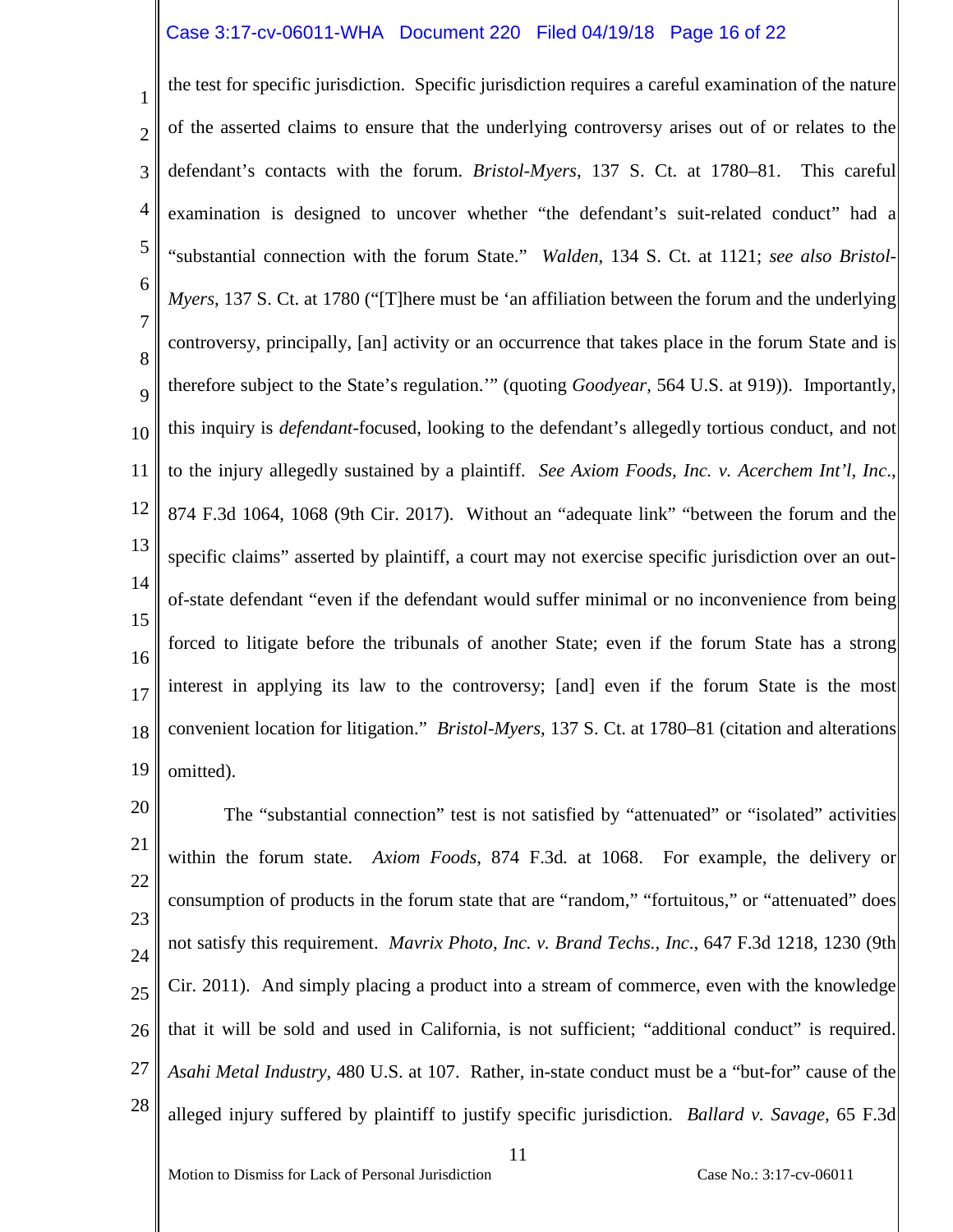## Case 3:17-cv-06011-WHA Document 220 Filed 04/19/18 Page 17 of 22

1 2 3 4 1495, 1500 (9th Cir. 1995). Where the plaintiff presents "no evidence" that the defendant's California activities were a "necessary" cause of that injury, the but-for requirement is not met. *Doe v. Unocal Corp*., 248 F.3d 915, 925 (9th Cir. 2001), *abrogated in non-relevant part by Yamaha Motor Corp*., 851 F.3d at 1023.

5 6 7 8 9 10 11 12 13 14 15 16 17 18 19 20 21 22 23 24 25 26 27 28 Plaintiff's allegations do not satisfy this test. Plaintiff alleges only attenuated activities within California by direct and indirect *subsidiaries* of ConocoPhillips that are far from a "butfor" cause of the global warming effects that are central to Plaintiff's claims. According to the First Amended Complaints, Plaintiff's claimed injuries consist of increased temperatures, rising sea levels, increased flooding from coastal storms, and "extreme precipitation events" that allegedly resulted from the greenhouse gas effect and require remediation and rebuilding of infrastructure. Oak. FAC ¶¶ 130-36; SF FAC ¶¶ 130-36. But sea-level rise is necessarily a *global* effect of the *global* conduct of a variety of actors. Though the First Amended Complaints attempt to downplay the point, Plaintiff cannot but acknowledge that "others"—*i.e*., other energy companies, businesses, governments, and consumers—contribute to the greenhouse gas emissions that cause climate change. *See* Oak. FAC ¶¶ 88, 140 145; SF FAC ¶¶ 88, 140, 145. As the Court has acknowledged, these claims "attack behavior worldwide." Dkt. No. 134 at 7 (Order Denying Mots. To Remand). Plaintiff also acknowledges that some of these actors are third parties not named in this suit. Oak. FAC ¶ 92; SF FAC ¶ 92 (alleging that consumers' activities cause release of gases that contribute to climate change); *see also* Dkt. No. 134 at 6 n.2 (the claims "are not localized . . . and instead concern fossil fuel consumption worldwide" by non-parties). The global effects caused by the global conduct of a variety of global actors, most not found in California, are not a "but-for" cause of an injury in California. Even taking as true the First Amended Complaints' allegations "connecting" ConocoPhillips to California or attributing the forum contacts of subsidiaries to the parent company, those limited connections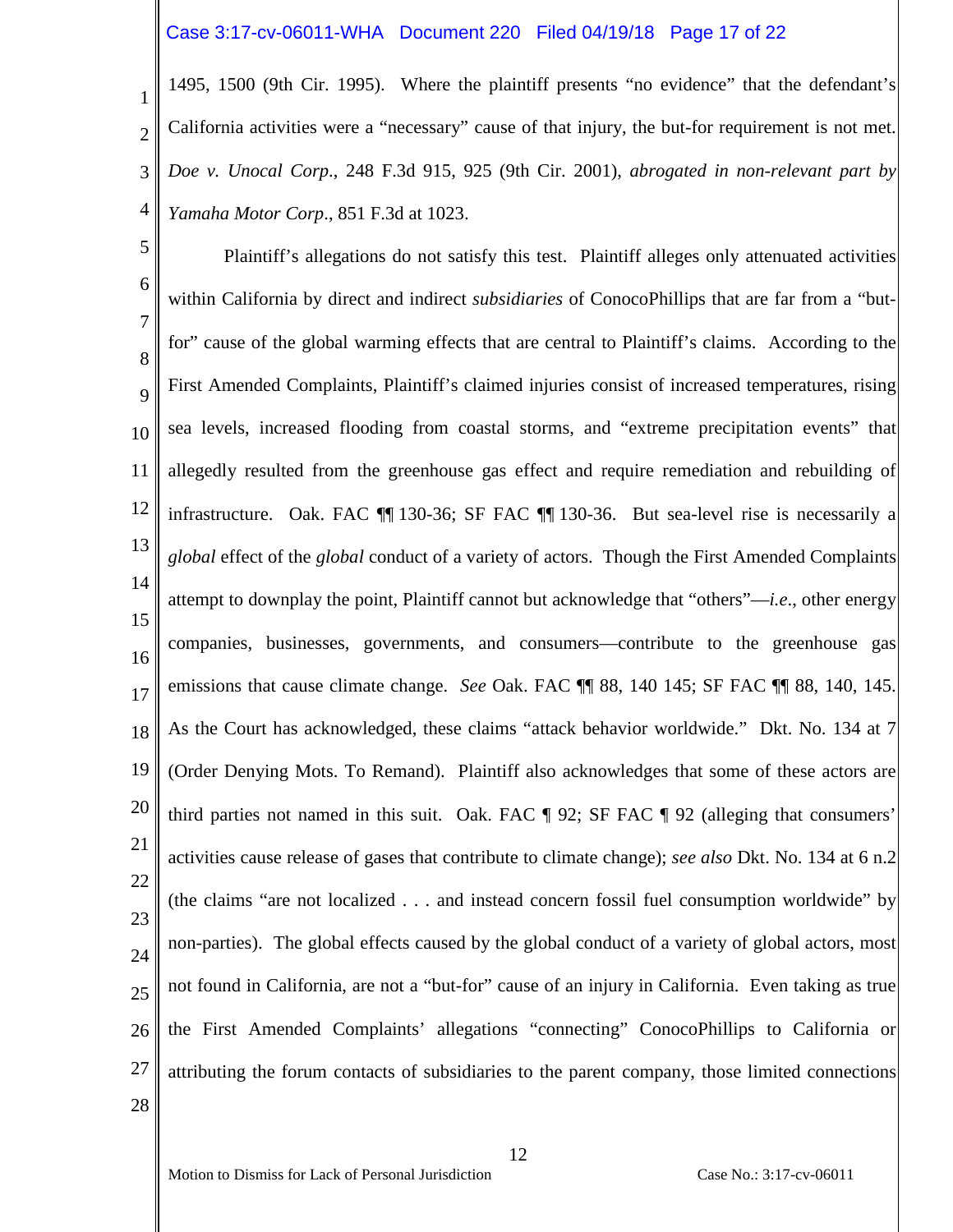## Case 3:17-cv-06011-WHA Document 220 Filed 04/19/18 Page 18 of 22

are not a but-for cause of global sea-level rise, which is caused by a host of factors unconnected to the activities of ConocoPhillips or its subsidiaries.

- 3 4 5 6 7 8 9 10 11 12 13 Moreover, even assuming that all California or U.S. activities of ConocoPhillips' subsidiaries could be attributed to it, that would not satisfy the but-for test. According to a study on which Plaintiff relies, the combustion of all of the fossil fuels that all of ConocoPhillips' subsidiaries have allegedly ever produced and sold anywhere in the world, at any time, accounts for just 1.16% of the greenhouse gases emitted from industrial sources since 1854. ConocoPhillips rejects this analysis and the conclusions of this report, which also aggregates global activities rather than focusing on forum contacts as case law and the Due Process clause require. But even taking this analysis at face value, it makes clear that Plaintiff has not alleged and cannot show that these alleged emissions have anything but an "attenuated" or "peripheral" relationship to the alleged injuries. *Doe*, 112 F.3d at 1051.
- 14 15 16 17 18 19 20 21 22 23 24 25 26 27 As this Court noted in applying *Bristol-Myers* in a recent case, "Plaintiffs need more than conduct by [defendant] in California; they need 'suit-related conduct' by [defendant] that occurs in California or 'create[s] a substantial connection' with California." *In re Nexus 6P Prod. Liab. Litig*., No. 17-CV-02185-BLF, 2018 WL 827958, at \*5 (N.D. Cal. Feb. 12, 2018). Here, the First Amended Complaints fail to tie the alleged shipping by ConocoPhillips' direct or indirect subsidiaries of indeterminate amounts of crude oil into California, or their operation of refineries in the State, to any particular sale of fossil fuels (in California or elsewhere); to any particular emissions of greenhouse gases (in California or elsewhere); to any purported climate event supposedly caused by those emissions (in California or elsewhere); or to any specific injury. Plaintiff has not even *attempted* to allege that the activities of ConocoPhillips or its subsidiaries are a but-for or necessary cause of its alleged injuries. Plaintiff's allegations thus fall far short of plausibly alleging the causal link needed to support specific jurisdiction.
- 28

1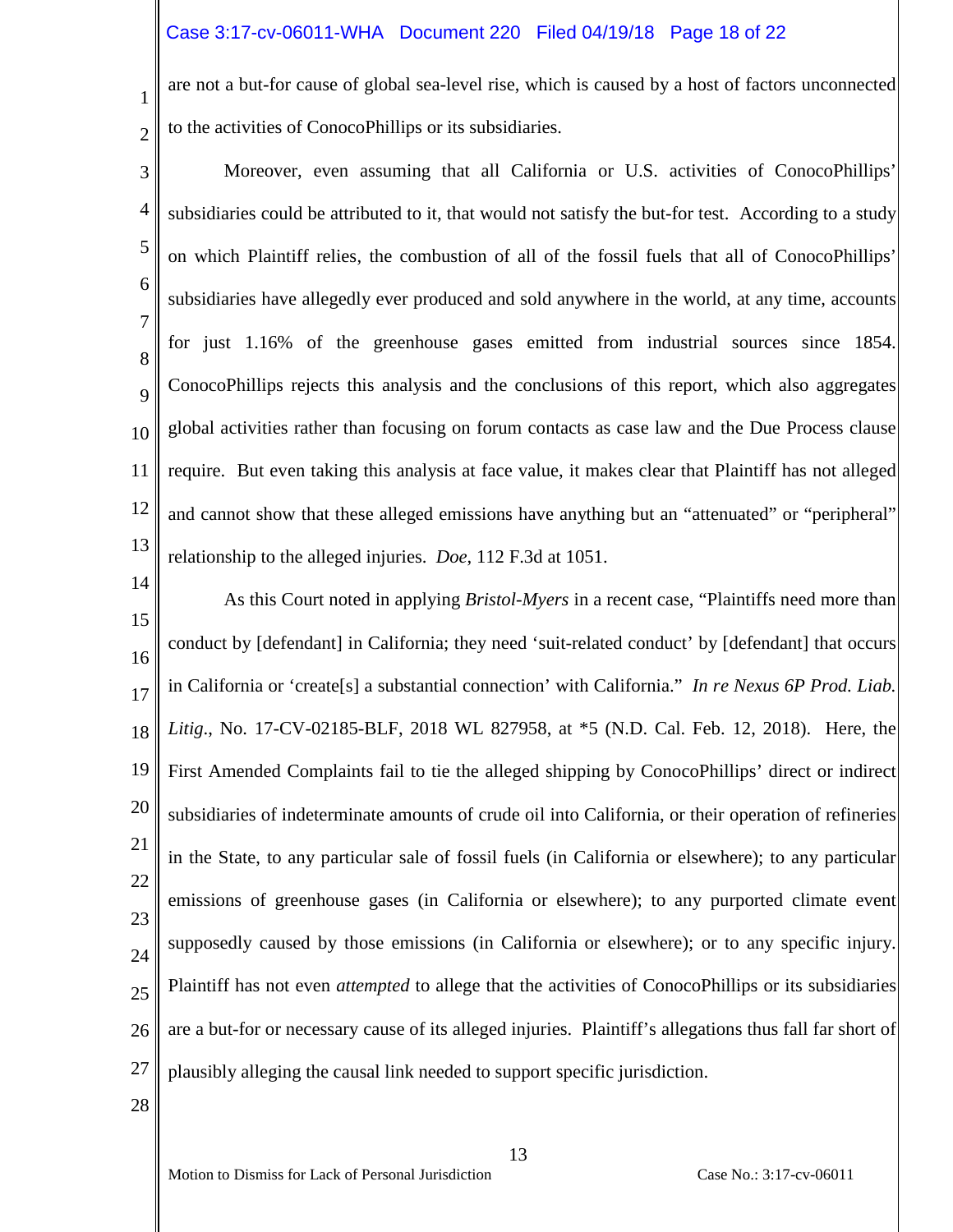|                     | Case 3:17-cv-06011-WHA Document 220 Filed 04/19/18 Page 19 of 22                                                                                                                                                         |
|---------------------|--------------------------------------------------------------------------------------------------------------------------------------------------------------------------------------------------------------------------|
| 1                   | $C_{\bullet}$<br>The Exercise of Specific Jurisdiction Over ConocoPhillips Here Is<br>Unreasonable.                                                                                                                      |
| $\overline{2}$      | Because Plaintiff cannot satisfy either of the first two prongs of the specific jurisdiction                                                                                                                             |
| 3<br>$\overline{4}$ | inquiry for the parent company, Defendant ConocoPhillips should be dismissed from this case.                                                                                                                             |
| 5                   | Even if the first two prongs could be satisfied, jurisdiction over ConocoPhillips nevertheless                                                                                                                           |
| 6                   | would be unreasonable.                                                                                                                                                                                                   |
| 7                   | Courts consider seven factors to determine the reasonableness of exercising personal                                                                                                                                     |
| $8\,$               | jurisdiction over an out-of-state defendant:                                                                                                                                                                             |
| 9                   | (i) the extent of the defendant's purposeful interjection into the                                                                                                                                                       |
| 10                  | forum state's affairs; (ii) the burden on the defendant of defending<br>in the forum; (iii) the extent of conflict with the sovereignty of the<br>defendant's state; (iv) the forum state's interest in adjudicating the |
| 11                  | dispute; (v) the most efficient judicial resolution of the<br>controversy; (vi) the importance of the forum to the plaintiff's                                                                                           |
| 12                  | interest in convenient and effective relief; and (vii) the existence of<br>an alternative forum.                                                                                                                         |
| 13<br>14            | Core-Vent Corp. v. Nobel Industries AB, 11 F.3d 1482, 1487-88 (9th Cir. 1993). In this case, the                                                                                                                         |
| 15                  | complete lack of "purposeful interjection" into California alone makes the exercise of specific                                                                                                                          |
| 16                  | jurisdiction unreasonable. "[T] he smaller the element of purposeful interjection, the less is                                                                                                                           |
| 17                  | jurisdiction to be anticipated and the less reasonable is its exercise." Id. at 1488 (citation                                                                                                                           |
| 18                  | omitted). As set forth above, ConocoPhillips has no oil or gas operations in California, has not                                                                                                                         |
| 19                  | committed any relevant conduct anywhere in California, and has not established any presence in                                                                                                                           |
| 20<br>21            | or contacts with the forum. Accordingly, this factor strongly favors a finding that the exercise of                                                                                                                      |
| 22                  | jurisdiction would be unreasonable.                                                                                                                                                                                      |
| 23                  | Moreover, haling ConocoPhillips into a California court substantially burdens the                                                                                                                                        |
| 24                  | company and fail to promote efficient resolution of the dispute.<br>"The law of personal"                                                                                                                                |
| 25                  | jurisdiction is asymmetrical and is primarily concerned with the defendant's burden." Terracom                                                                                                                           |
| 26                  | v. Valley Nat'l Bank, 49 F.3d 555, 561 (9th Cir. 1995). One important concern is where the                                                                                                                               |
| 27<br>28            | witnesses and evidence will likely be located. Core-Vent, 11 F.3d at 1489. Here, the burden on                                                                                                                           |
|                     | ConocoPhillips is considerable, given that it has no offices, personnel, facilities, or other ties to                                                                                                                    |
|                     | 14<br>Motion to Dismiss for Lack of Personal Jurisdiction<br>Case No.: 3:17-cv-06011                                                                                                                                     |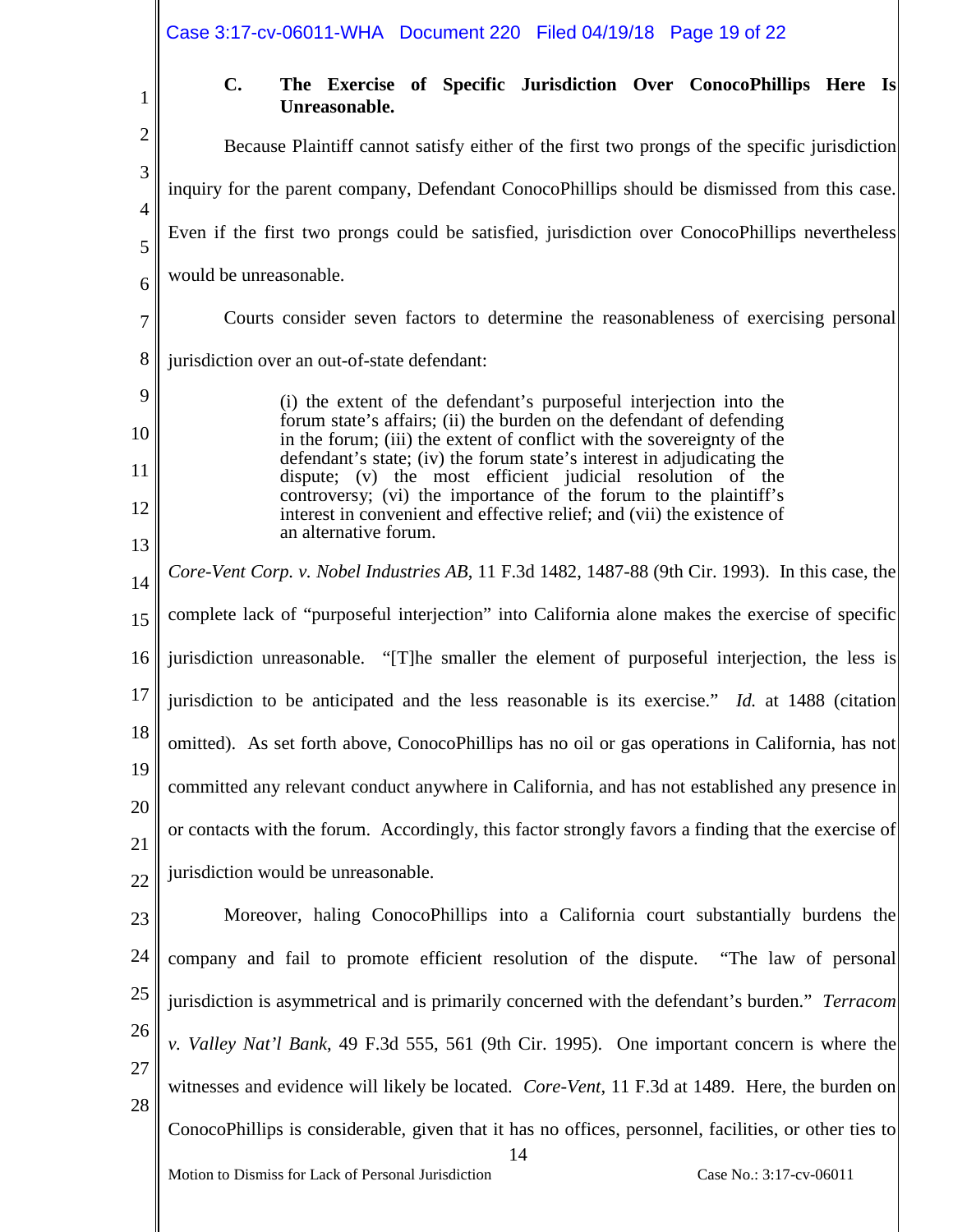# Case 3:17-cv-06011-WHA Document 220 Filed 04/19/18 Page 20 of 22

| $\mathbf{1}$   | this forum, and it has no books and records located in this forum. Dodson Decl. II 9-12.           |
|----------------|----------------------------------------------------------------------------------------------------|
| $\overline{2}$ | Meanwhile, Plaintiff has not demonstrated that it would be unable to seek relief in another        |
| 3              | forum; for example, both Delaware and Texas—which as the state of incorporation and principal      |
| 4              | place of business are "paradigm[atic] all-purpose forums" for jurisdictional purposes, Daimler,    |
| $\mathfrak{S}$ | 134 S. Ct. at 761—are available to Plaintiff and can afford any relief to which Plaintiff might be |
| 6              | entitled.                                                                                          |
| $\overline{7}$ | <b>CONCLUSION</b>                                                                                  |
| 8              |                                                                                                    |
| 9              | Considering the foregoing, the Court cannot exercise personal jurisdiction over                    |
| 10             | Defendant ConocoPhillips, and its motion to dismiss should be granted.                             |
| 11             |                                                                                                    |
| 12             |                                                                                                    |
| 13             |                                                                                                    |
| 14             |                                                                                                    |
| 15             |                                                                                                    |
| 16             |                                                                                                    |
| 17             |                                                                                                    |
| 18             |                                                                                                    |
| 19             |                                                                                                    |
| 20<br>21       |                                                                                                    |
| 22             |                                                                                                    |
| 23             |                                                                                                    |
| 24             |                                                                                                    |
| 25             |                                                                                                    |
| 26             |                                                                                                    |
| 27             |                                                                                                    |
| 28             |                                                                                                    |
|                | 15                                                                                                 |
|                | Motion to Dismiss for Lack of Personal Jurisdiction<br>Case No.: 3:17-cv-06011                     |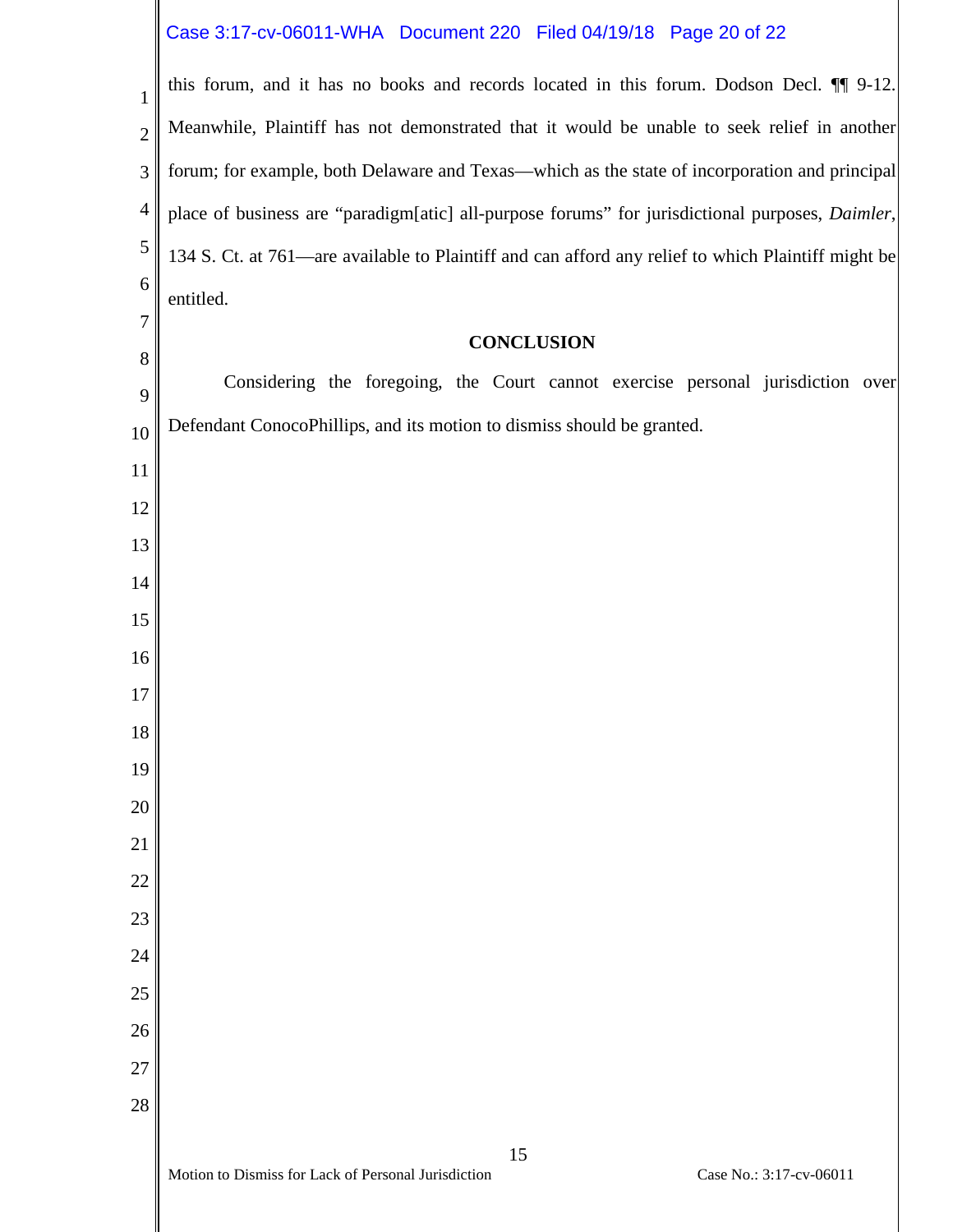| $\mathbf 1$    | Dated: April 19, 2018                               | Respectfully submitted,                               |
|----------------|-----------------------------------------------------|-------------------------------------------------------|
|                |                                                     | By: <i>/s/ George Morris</i>                          |
| $\overline{c}$ |                                                     | Tracie J. Renfroe (pro hac vice)                      |
| 3              |                                                     | Carol M. Wood (pro hac vice)<br>KING & SPALDING LLP   |
| $\overline{4}$ |                                                     | 1100 Louisiana, Suite 4000                            |
|                |                                                     | Houston, TX 77002                                     |
| 5              |                                                     | Telephone: (713) 751-3200                             |
| 6              |                                                     | Facsimile: (713) 751-3290                             |
|                |                                                     | cwood@kslaw.com<br>Email:                             |
| 7              |                                                     | Justin A. Torres (pro hac vice)                       |
| 8              |                                                     | KING & SPALDING LLP                                   |
| 9              |                                                     | 1700 Pennsylvania Ave. NW<br>Washington, D.C. 20006   |
|                |                                                     | Telephone: (202) 626-2959                             |
| 10             |                                                     | Facsimile: (202) 626-3737                             |
| 11             |                                                     | Email:<br>jtorres@kslaw.com                           |
|                |                                                     | Megan R. Nishikawa (SBN 271670)                       |
| 12             |                                                     | Nicholas Miller-Stratton (SBN 319240)                 |
| 13             |                                                     | KING & SPALDING LLP<br>101 Second Street, Suite 2300  |
| 14             |                                                     | San Francisco, CA 94105                               |
|                |                                                     | Telephone: (415) 318-1267                             |
| 15             |                                                     | Facsimile: (415) 318-1300<br>Email:                   |
| 16             |                                                     | mnishikawa@kslaw.com                                  |
|                |                                                     | George Morris (SBN 249930)                            |
| 17             |                                                     | KING & SPALDING LLP<br>601 South California Avenue    |
| 18             |                                                     | Suite 100                                             |
| 19             |                                                     | Palo Alto, CA 94304<br>$(650)$ 422-6700<br>Telephone: |
|                |                                                     | $(650)$ 422-6800<br>Fax:                              |
| 20             |                                                     | Email: gmorris@kslaw.com                              |
| 21             |                                                     | <b>Counsel for Defendant ConocoPhillips</b>           |
|                |                                                     |                                                       |
| 22             |                                                     |                                                       |
| 23             |                                                     |                                                       |
| 24             |                                                     |                                                       |
|                |                                                     |                                                       |
| 25             |                                                     |                                                       |
| 26             |                                                     |                                                       |
| 27             |                                                     |                                                       |
|                |                                                     |                                                       |
| 28             |                                                     |                                                       |
|                |                                                     | 16                                                    |
|                | Motion to Dismiss for Lack of Personal Jurisdiction | Case No.: 3:17-cv-06011                               |